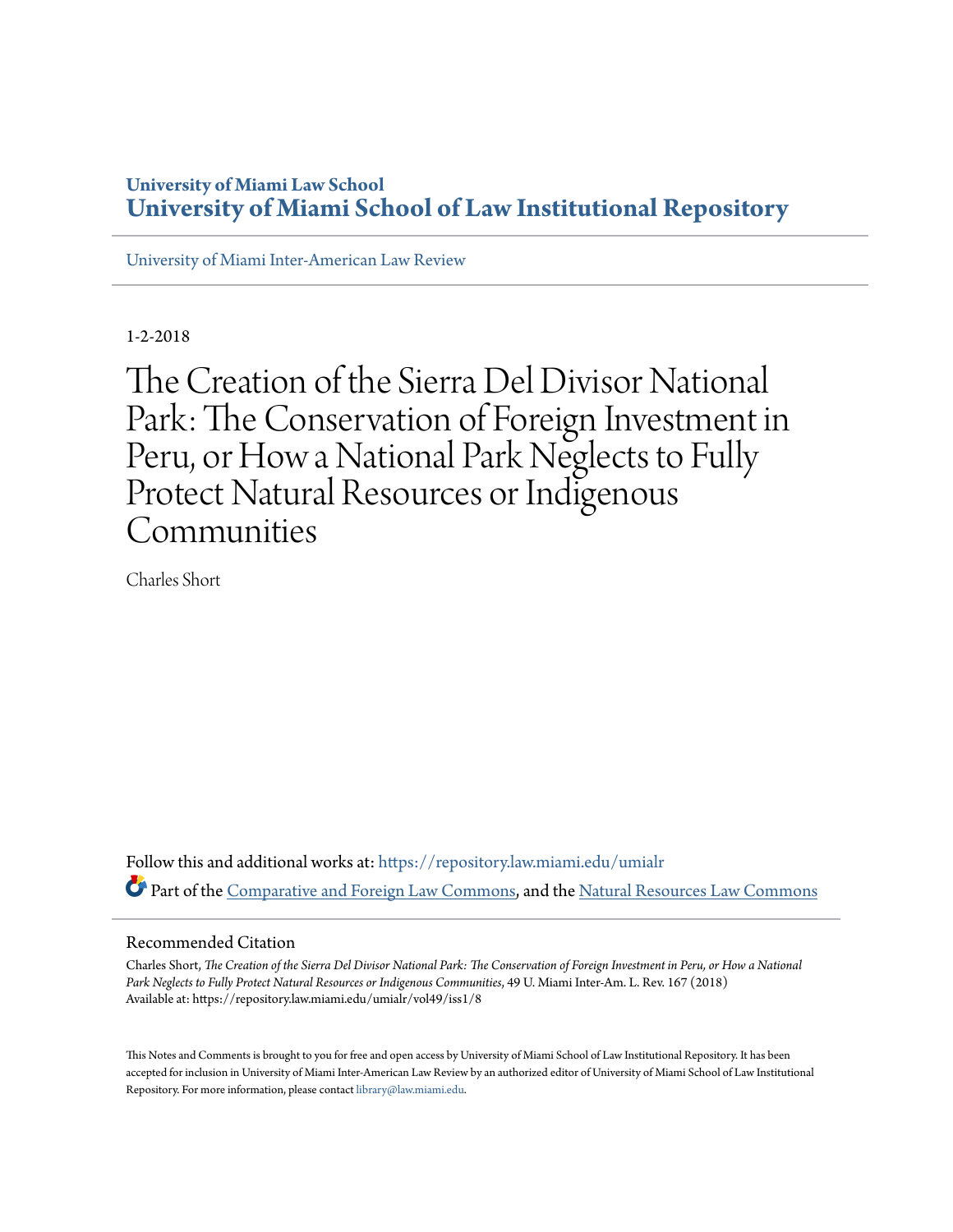# **The Creation of the Sierra Del Divisor National Park: The Conservation of Foreign Investment in Peru, or How a National Park Neglects to Fully Protect Natural Resources or Indigenous Communities**

## Charles Short

| L  | INTRODUCTION                                               | 168 |
|----|------------------------------------------------------------|-----|
| П. | PERUVIAN LAWS GOVERNING THE ENVIRONMENT AND                |     |
|    |                                                            |     |
|    |                                                            |     |
|    |                                                            |     |
|    | The Implementation of Prior Consultation in Peru 173<br>3. |     |
|    |                                                            |     |
|    |                                                            |     |
| Ш  | THE CREATION OF THE SIERRA DEL DIVISOR NATIONAL            |     |
|    | PARK                                                       | 180 |
|    | 1. The Zoning of the Sierra Del Divisor National Park182   |     |
|    | 2. Comparing the Zoning of the Sierra Del Divisor with     |     |
|    | Peru's Environmental and Indigenous Rights Laws184         |     |
|    | 3. Comparing the Zoning Specifications to Provisions in    |     |
|    | the Peruvian Constitution Protecting the                   |     |
|    |                                                            |     |
|    | 4. Peru Public Policy Regarding Foreign Investment and     |     |
|    |                                                            |     |
|    | IV. THE EFFECT ON PACIFIC EXPLORATION AND MAPLE            |     |
|    | RESOURCES CONCESSIONS ACCORDING TO THE ZONING              |     |
|    | PROPOSAL                                                   | 190 |
| V. |                                                            | 192 |
|    | 1. Recognize Indigenous Rights to Ancestral Lands and      |     |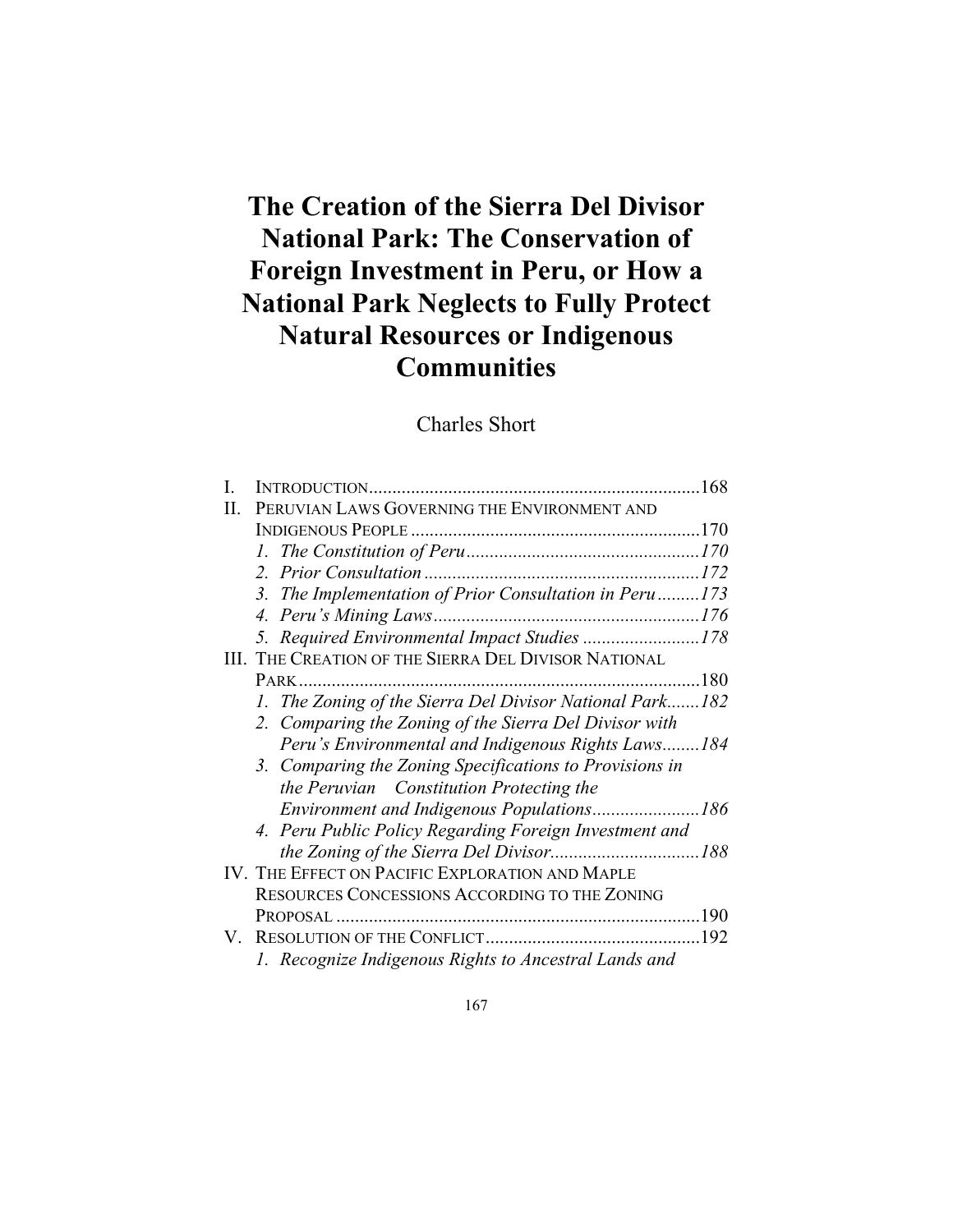| Strictly Adhere to Legislation Aimed to Protect the |  |
|-----------------------------------------------------|--|
| Environment and Indigenous Communities193           |  |
| 2. Retroactive Application of Prior Consultation195 |  |
|                                                     |  |

#### I. INTRODUCTION

Peru is a country made of rich history and rich resources. The promise of these rich resources is what first drew the early Spanish explorers to seek out the South American continent. Francisco Pizarro was one of many Spanish explorers to make their way to the New World in search of gold and land. When Pizarro finally landed close enough to the Incan empire, he carried with him a royal mandate giving him the title of Governor of Northern Peru.<sup>1</sup> The beginning of outside demand for the Peruvian resources started with the ransom and execution of the Incan emperor, Atahualpa.<sup>2</sup> Pizarro's bloody takeover was the first foreign investment in Peru's history and certainly not the last. Peru has gone through some changes since Pizarro in 1532.<sup>3</sup> Natural resources are still abundant in Peru and still attract foreign investment—although not in the same manner as Pizarro. The resources that are the focus of the foreign investment detailed in this article are not the gold and silver Pizarro killed for in the Andes, but oil and gas in the Amazon.<sup>4</sup>

In an effort to protect parts of the Amazon Basin, the Peruvian government created a national park in November 2015 that it named *Parque Nacional Sierra del Divisor* ("Sierra del Divisor National Park").<sup>5</sup> The park is 1.4 million hectares in total area and sits on the border between Peru and Brazil.6 The park's stated objective in *Decreto Supremo 014-2015* is to safeguard the existing biological and

 $\frac{1}{1}$ <sup>1</sup> DANIEL MASTERSON, THE HISTORY OF PERU 42 (Thackeray & Findling eds., 2009).

 $\lambda^2$  *Id.* 

<sup>3</sup>  *Id.*

<sup>4</sup> David Hill, *National Parks Must Be For People, Plants, Pumas—not Big Oil*, THE GUARDIAN, August 21, 2016, (last visited Oct. 11, 2016) available at https://www.theguardian.com/environment/andes-to-the-amazon/2016/aug/21/national-parks-people-plants-pumas-big-oil. 5

 $5$  Decreto Supremo 014-2015-MINAM (Peru) (2015).

<sup>6</sup>  *Id.*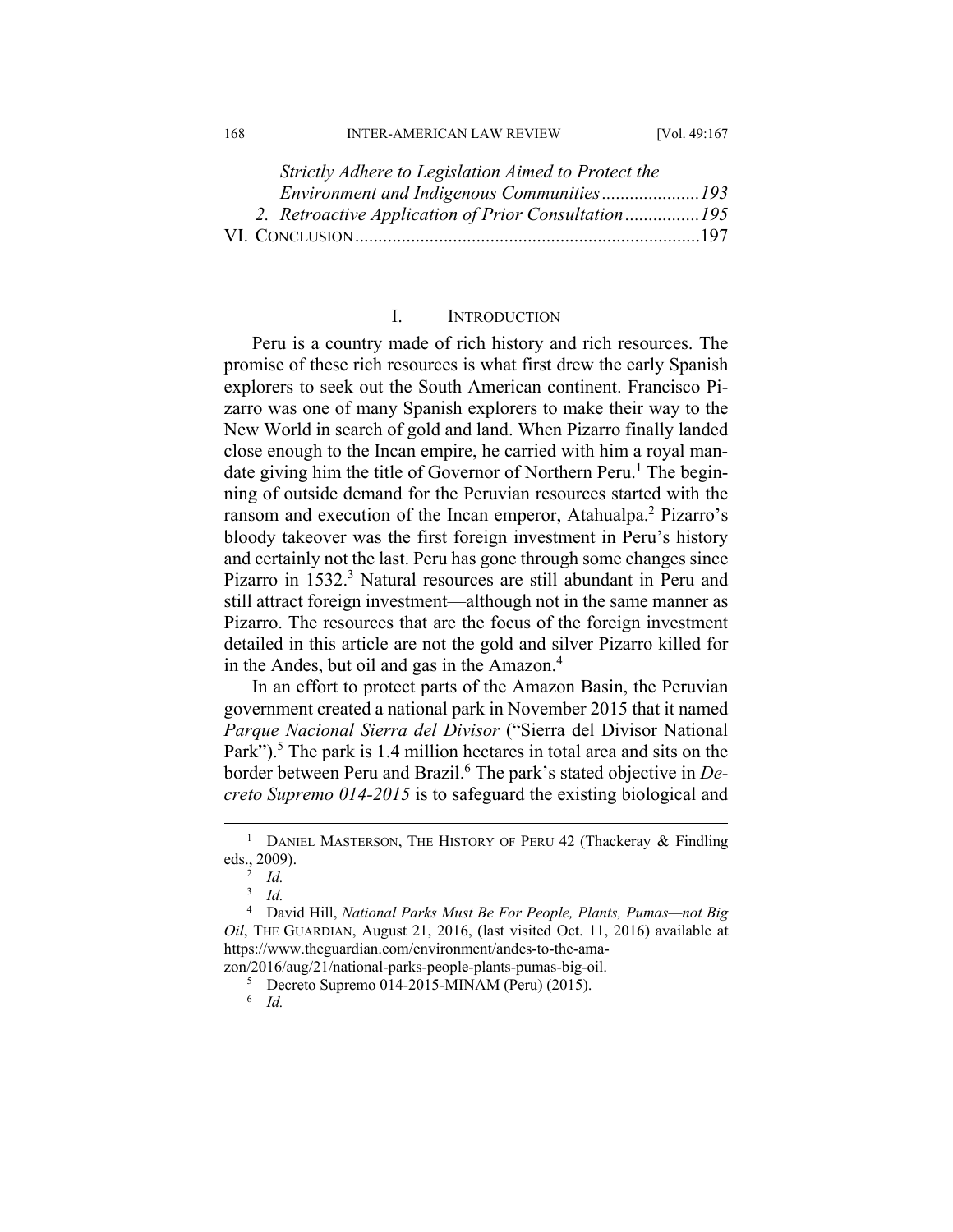ecological processes within the park for the benefit of the local population.7 Along with protecting the ecosystem of the Amazon Basin, the Sierra del Divisor also serves to protect indigenous people of the region, specifically the Matsés.<sup>8</sup> The Peruvian government has granted concessions to Pacific Exploration and Production ("Pacific") and Maple Resources Corporation ("Maple") near Matsés ancestral land in circumvention of Peru's own laws and policy.9

The Peruvian government has a history of allowing foreign corporations to extract minerals within its borders. For instance, Pacific, a Canadian company, and U.S.-based Maple own concessions within the Sierra del Divisor.<sup>10</sup> To this date, neither company has begun to explore for oil and gas in the park, but according to the zoning directives, both companies are able to explore and extract their concessions within the Sierra del Divisor.<sup>11</sup>

This article will provide insight into the standing of all parties involved in the creation of the Sierra del Divisor National Park—the Peruvian government, the foreign oil and gas companies, and the indigenous people living within the park. Part II will examine the laws and regulations surrounding environmental issues and mineral concessions, including the rights of the indigenous population. Part III will go into detail about the creation of the Sierra del Divisor and how the zoning of the park reconciles with Peruvian laws and policy regarding the environment and the indigenous population, as well as Peru's attempts to promote foreign investment in its natural resources. Part IV will analyze how the Sierra del Divisor affects Pacific and Maple, as both companies hold concessions inside the newly created national park. Part V will predict the likely outcome to this potential conflict and propose an outcome that allows Peru to follow its policies protecting the indigenous population and the Amazon Basin.

 $\overline{7}$  $^7$  *Id.* at art. 2.

Decreto Supremo 014-2015-MINAM (Peru) (2015).

<sup>9</sup>  *See* Hill, *supra* note 4. 10 *Id.*

<sup>11</sup> *Id.*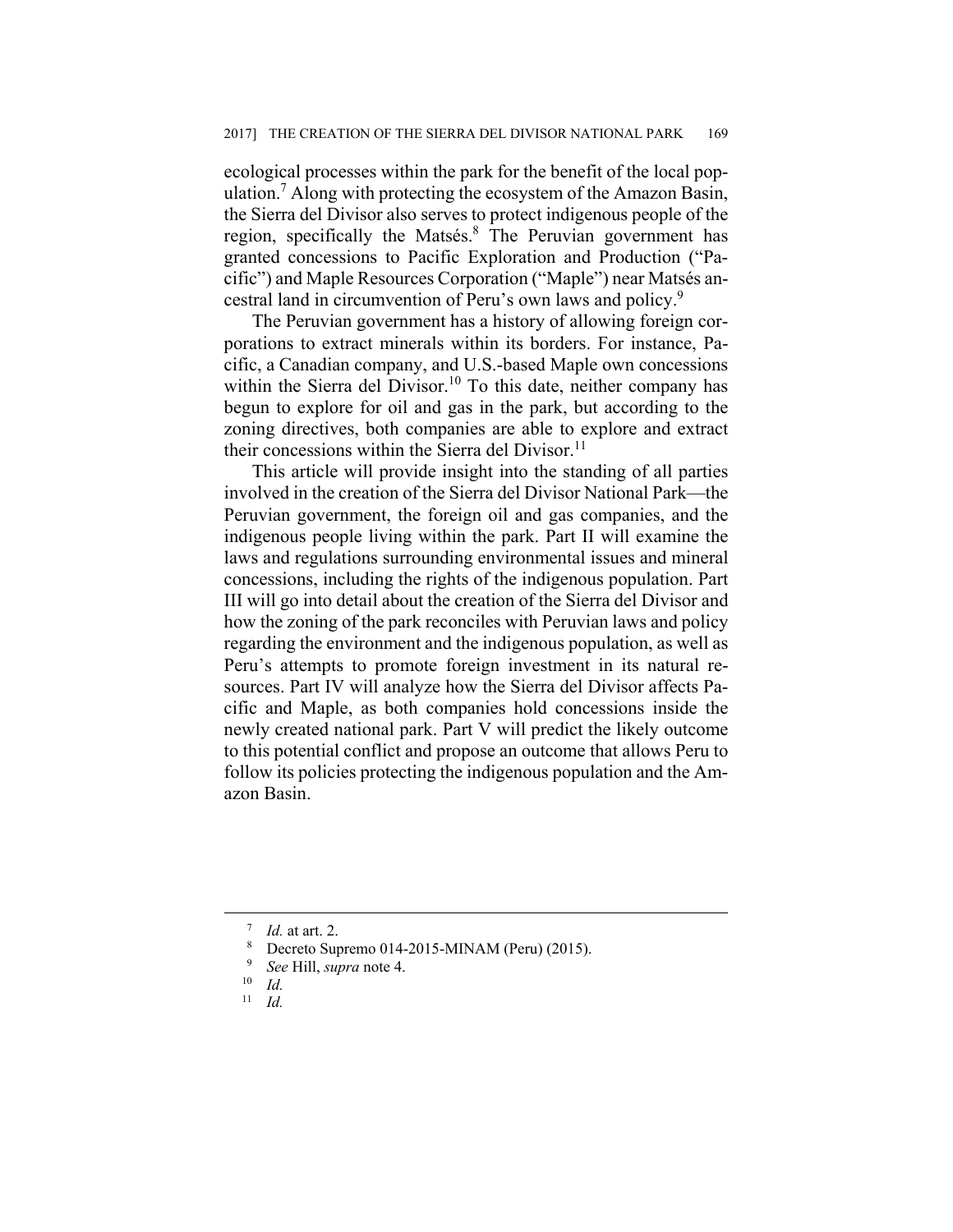## II. PERUVIAN LAWS GOVERNING THE ENVIRONMENT AND INDIGENOUS PEOPLE

Peru is home to a diverse landscape—53% of the country is covered by forests and part of the Andes mountain chain resides within its borders.12 Peru is the homeland of the Incas, an advanced civilization that was colonized by Spain in the 1500s.<sup>13</sup> Descendants of the Incas have been living on the fringes of society ever since, with some of the population living in the forested areas of the country.<sup>14</sup> The forest, specifically the part of the Amazon rainforest within Peru's borders, is home to a diverse set of flora and fauna unique to the region.15 According to the CIA World Factbook, 45% of the Peruvian population is of Amerindian descent, specifically descendants of the Incas and other ancient tribes.16 With such a large population of indigenous people, the Peruvian government's incentive to protect the group is high, especially when that population is in the crosshairs of modernization and is facing encroachment by potentially hazardous mining operations.

#### *1. The Constitution of Peru*

Modernization is often at odds with conserving the environment we live in. As governments are faced with growing populations and the pressures of modernity, the need to maximize a country's resources is increased. When a government, such as Peru's, has an abundance of natural resources and indigenous populations that rely on those resources to survive, it is the government's responsibility to strike a balance between promoting the extraction of natural resources and protecting the indigenous population affected by the extraction process. Often, governments pass legislation to limit the negative effects of hazardous operations, such as natural resource

 <sup>12</sup> Central Intelligence Agency, *Peru*, *in* The World Factbook, https://www.cia.gov/library/publications/the-world-factbook/geos/pe.html (last

visited October 12, 2016) [hereinafter Central Intelligence Agency].<br>
<sup>13</sup> See generally MASTERSON, supra note 1.<br>
<sup>14</sup> Central Intelligence Agency, supra note 12.<br>
<sup>15</sup> Convention on Biological Diversity, *Peru-Country Pr* https://www.cbd.int/countries/profile/default.shtml?country=pe (last visited October 12, 2016). 16 Central Intelligence Agency, *supra* note 12.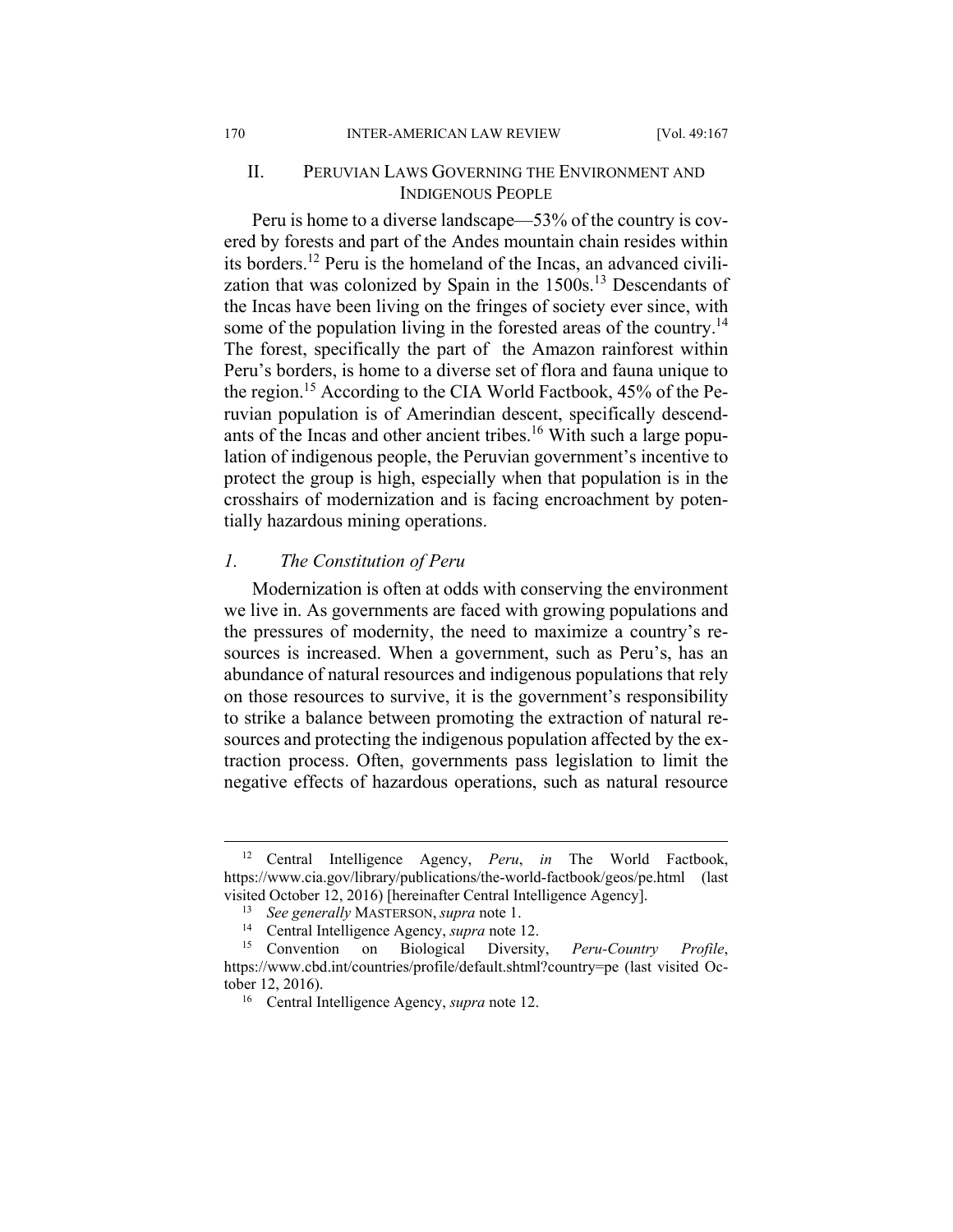extraction, but in Peru the government has a greater obligation because protecting both the indigenous population and the environment are major priorities outlined in its Constitution.<sup>17</sup>

Congress enacted the current version of Peru's Constitution on December 29, 1993.<sup>18</sup> Article 68 of the Constitution dictates that the "State is obliged to promote the conservation of biological diversity, and protected natural areas."19 More specifically, the Constitution includes a necessary and proper provision that allows the government to enact laws to promote the preservation of the Amazon region in Peru.20 Thus, the highest law of the land mandates that the government of Peru take action to conserve its protected natural areas and its unique and diverse environment. By comparison, the United States has elected to protect its environment by means of federal statutes and express and implied powers, rather than the full weight of the U.S. Constitution.<sup>21</sup>

The Peruvian Constitution also contains provisions protecting the indigenous population. The Constitution gives the indigenous communities full autonomy to control their lands.<sup>22</sup> Additionally, the Constitution mandates that the "State respect the cultural identity of the rural and native communities."23 The Constitution of Peru expressly protects the environment, as well as isolation and respect for the indigenous population.

<sup>&</sup>lt;sup>17</sup> CONSTITUCION POLITICA DEL PERU [POLITICAL CONSTITUTION OF PERU] (Peru) (1993) available in an official English translation at http://www.congreso.gob.pe/Docs/files/CONSTITUTION\_27\_11\_2012\_ENG.pdf, [hereinafter Constitution of Peru].<br><sup>18</sup> *Id.*<br><sup>19</sup> *Id.* at art. 68

<sup>&</sup>lt;sup>19</sup> *Id.* at art. 68.<br><sup>20</sup> *Id.* at art. 69 ("The State promotes the sustainable development of the Amazonia by means of appropriate legislation."). 21 *See generally* Jonathan Adler, Constitutional Considerations: State vs. Fed-

eral Environmental Policy Implementation (prepared statement as testimony in front of the House Subcommittee on Environment and the Economy) (July 11, 2014), available at http://docs.house.gov/meetings/IF/IF18/20140711/102452/ HHRG-113-IF18-Wstate-AdlerJ-20140711.pdf (discussing ways Peru's federal government can dictate environmental policy using the Commerce and Spending Clauses of the Constitution). 22 CONSTITUTION OF PERU, *supra* note 17, at art. 89. 23 *Id.*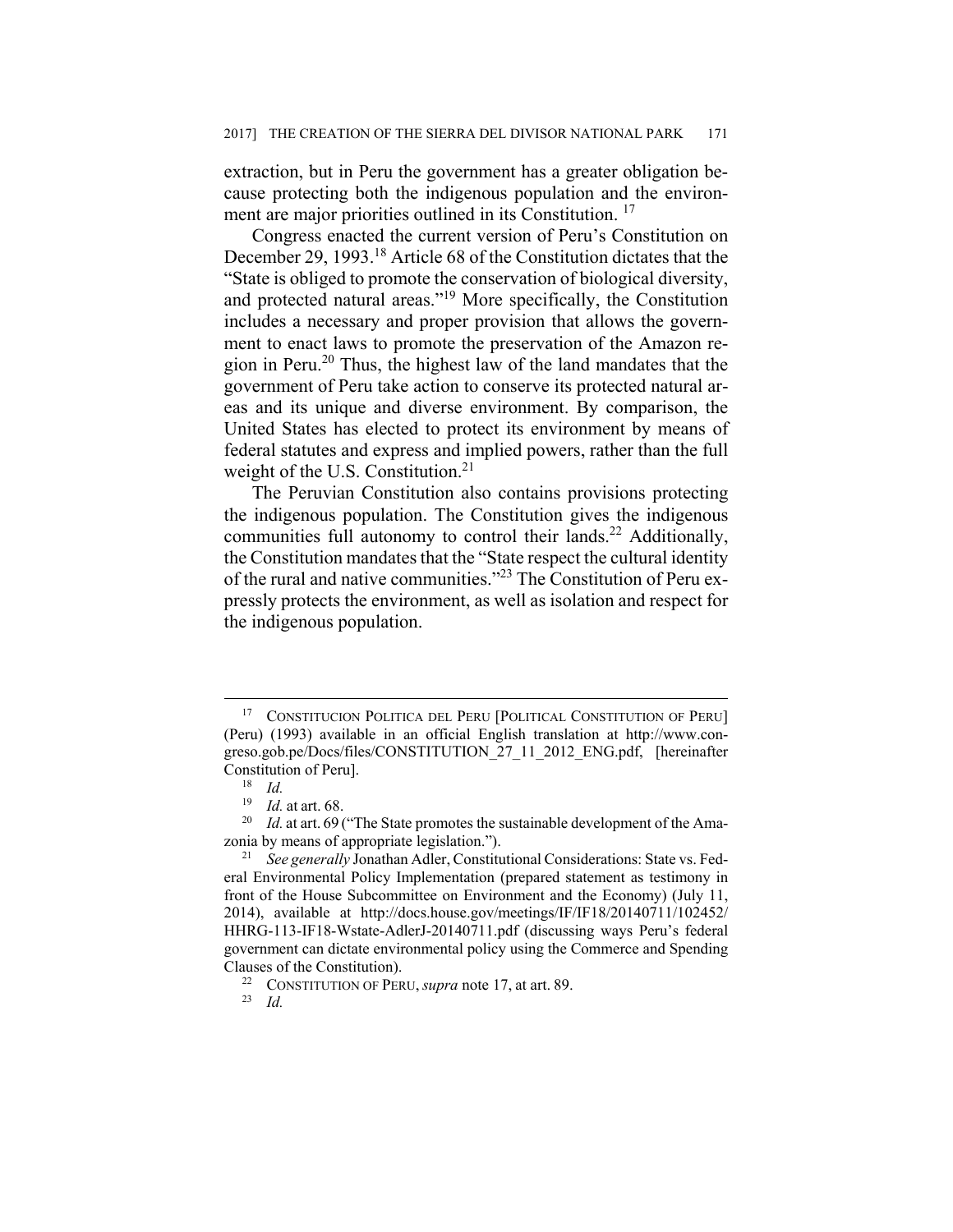#### *2. Prior Consultation*

Peru's indigenous population, especially those who live in the Amazon, have a special connection to the forest and the environment. The Matsés live within the borders of the Sierra del Divisor, and therefore, would be most affected if the holders of the oil and gas concessions in the area decided to explore and extract resources. To include groups like the Matsés in deciding what to do with Peru's natural resources, the government passed a law called *Ley del Derecho a la Consulta Previa a los Indígenas u Originarios* (prior consultation). $^{24}$ 

Prior consultation directs the government to consult the indigenous population regarding a proposed legislative or administrative measure that directly affects them.25 Prior consultation's intent is for the State and the indigenous population to reach an agreement over the implementation of certain laws and procedures that have a direct impact on the indigenous people.<sup>26</sup> Most of the activities affected by consultation are government actions granting mineral extraction rights to corporations or some other natural resource harvesting concessions granted by the government of Peru.

This fostered relationship between the State and the indigenous population is to be forged with guiding principles, such as opportunity, good faith, and flexibility.<sup>27</sup> The State has outlined a plan on how to practically implement this consultation. The consultation process involves presenting the proposed action to the affected indigenous group for their own internal evaluation.<sup>28</sup> After the indigenous group has had time to evaluate the new government action, representatives from the affected indigenous group will meet with government representatives to discuss the matter before it is enacted as law.29

Creating a step in the process to consult the indigenous groups before enacting measures that directly affect their lands and heritage is not enough. There must also be reprisal measures to give the indigenous groups a way of challenging the State's implementation of

<sup>&</sup>lt;sup>24</sup> LEY NO. 29785 (Peru) (2011).<br>
<sup>25</sup> *Id.* at art 1.<br>
<sup>26</sup> *Id.* at art 3.<br>
<sup>27</sup> *Id.* at art 4.<br>
<sup>28</sup> LEY NO. 29785, art. 8 (Peru) (2011).<br> *Id*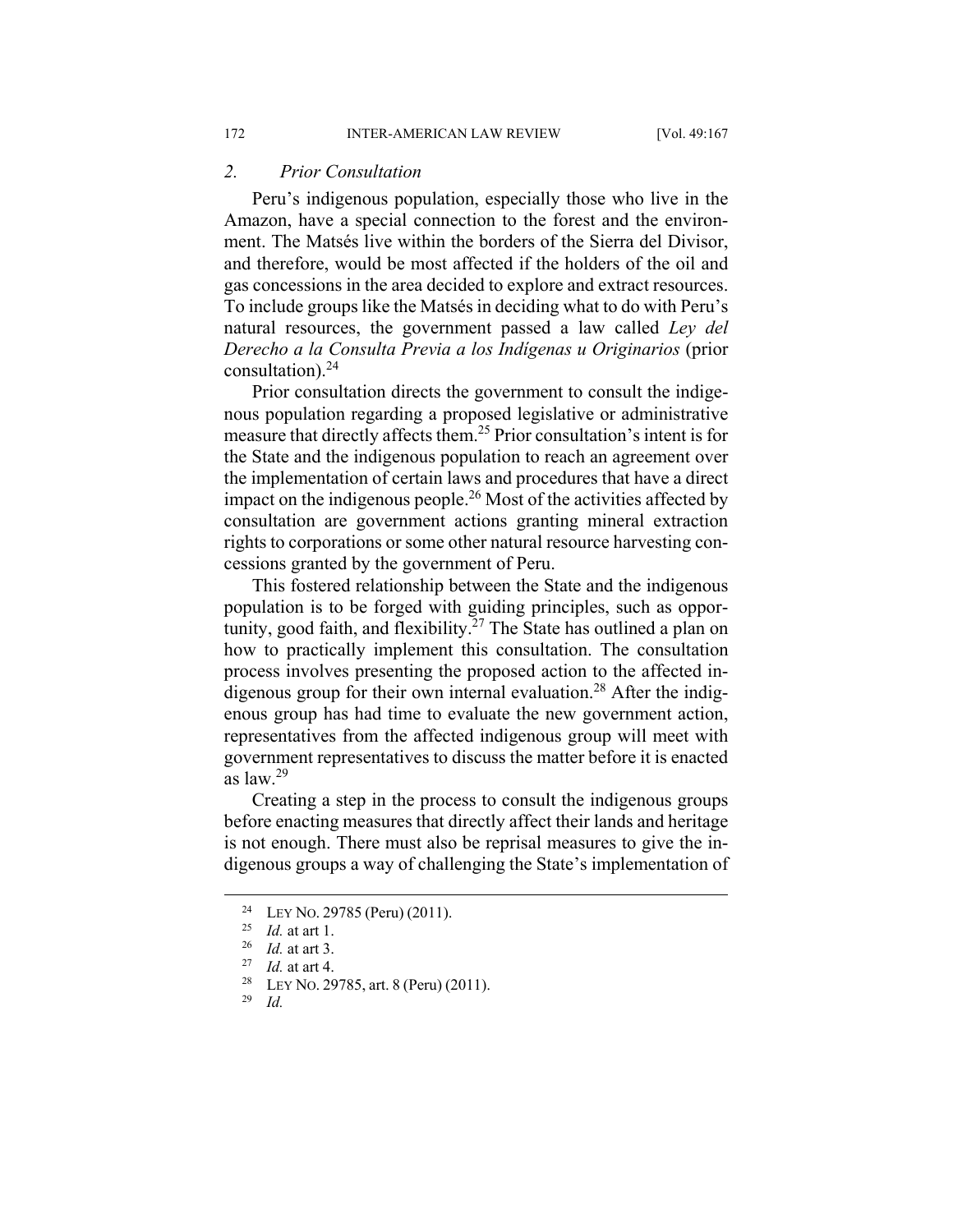a law or regulation. Prior consultation contains a provision that allows an indigenous group to challenge the proposed law by appealing to the Viceministry of Intercultural Affairs within the Ministry of Culture, which handles indigenous matters before challenging the government action in the court system.<sup>30</sup> The thrust of prior consultation is to foster agreement between the State and the indigenous population affected by the proposed government action, but the ultimate decision still remains with the State.<sup>31</sup> However, the State must show that an agreement was sought, and in the event of no agreement, must take care to ensure the collective affected rights of the indigenous population are protected.32 Of course, any agreement reached between the State and the indigenous population is binding on both parties.<sup>33</sup>

#### *3. The Implementation of Prior Consultation in Peru*

Before the enactment of prior consultation, the government awarded concessions to companies and then left it up to the companies to negotiate with the indigenous communities surrounding their operations.34 The prior consultation legislation was passed in 2011, but it was not until April 2012 that regulations were passed providing guidance to the government agencies on how to implement the procedure of prior consultation.35 The time lapse was due in large part to consulting with the indigenous organizations over how the law should be implemented.<sup>36</sup> Despite prior consultation giving a voice to the indigenous population, only twenty-three prior consultation processes took place from May 2013 to December 2015, initiated in only seven of Peru's twenty-five regions.<sup>37</sup>

 <sup>30</sup> LEY NO. 29785, art. <sup>9</sup> (Peru) (2011). 31 LEY NO. 29785, art. <sup>15</sup> (Peru) (2011). 32 *Id.*

 $rac{33}{34}$  *Id.* 

<sup>34</sup> CYNTHIA A. SANBORN AND ÁLVARO PAREDES, CONSULTA PREVIA, AT PAGE 3, available at http://www.as-coa.org/sites/default/files/ConsultaPreviaPeru.pdf (last visited on November 15, 2017). 35 *Id.*

 $rac{36}{37}$  *Id.* 

<sup>37</sup> *Id.*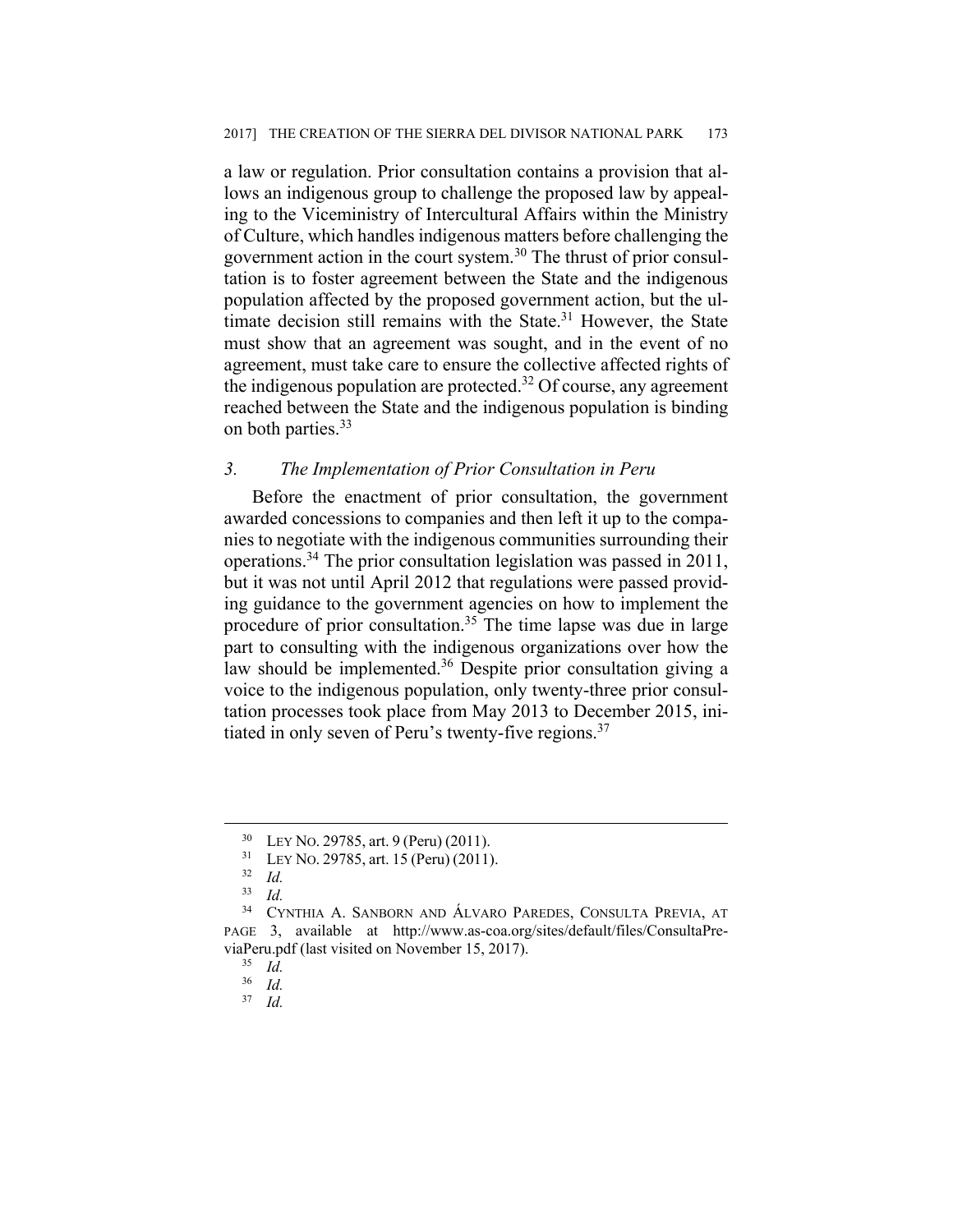The Directorate of Prior Consultation within the Viceministry of Intercultural Affairs, created in 2013, implements prior consultation.38 The Directorate is responsible for educating and informing the indigenous representatives of their rights under prior consultation as well as keeping a database of officially recognized indigenous communities who are afforded the prior consultation process.<sup>39</sup> Although the Directorate is respOnsible for providing training and information to the indigenous communities, it is up to the governmental agencies granting concessions or proposing regulations that affect indigenous communities to apply prior consultation.<sup>40</sup>

In the case of mineral extraction rights and concessions, the Ministry of Energy and Mines is responsible for granting companies concessions.41 The Ministry of Energy and Mines has been wary of applying prior consultation for various reasons. First, most of the concessions were granted before prior consultation was passed in 2011.42 Second, the Ministry of Energy and Mines argues that concessions do not fall under the purview of prior consultation because concessions do not authorize companies to explore or extract resources from the land.<sup>43</sup> Finally, the Ministry of Energy and Mines argues that in some cases where the prior consultation process was sought, the operations do not affect officially recognized indigenous communities.44

Some major projects have undergone the prior consultation process since the law was enacted. One example is the creation of the Maijuna-Kichwa Regional Conservation Area, which was finally created by law in 2015 after seven years of planning and lobbying by the indigenous communities of the region.<sup> $45$ </sup> The government had reservations about creating the conservation area because it planned to build a major highway that would potentially split the park in two.<sup>46</sup> The government approved the reserve, stipulating that the re-

<sup>38</sup> *Id.* at 9.<br><sup>39</sup> SANBORN, *supra* note 34.<br><sup>40</sup> LEY NO. 29785, art. 19 (Peru) (2011).<br><sup>41</sup> SANBORN, *supra* note 34, at 10.<br><sup>42</sup> *Id.*<br><sup>43</sup> *Id.* at 11.

<sup>43</sup> *Id.* at 11. 44 *Id.*

<sup>45</sup> *Id.* at 23. 46 SANBORN, *supra* note 34, at 23.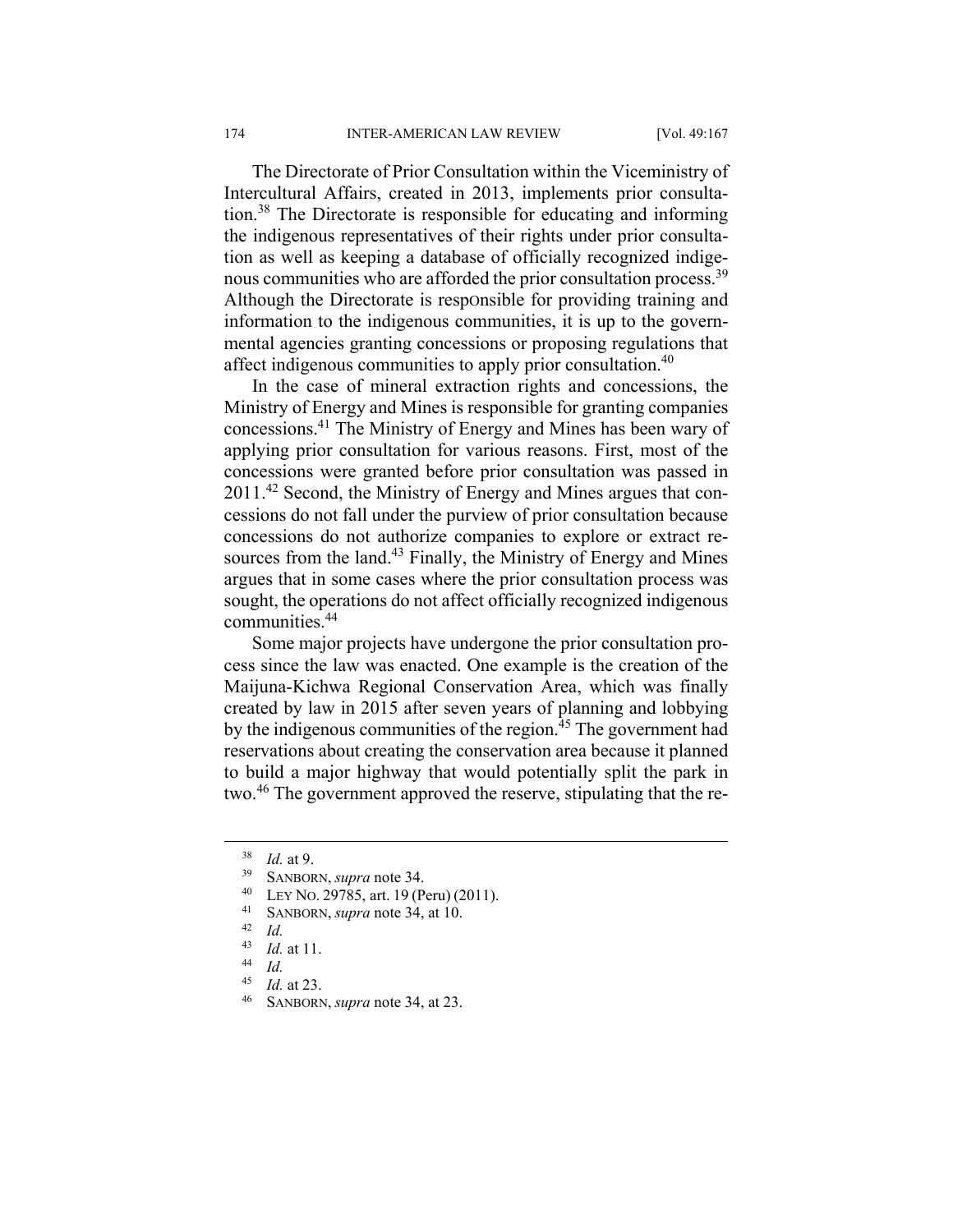serve would not limit public works projects or other economic interests in the area, including the exploration and extraction of natural resources, provided, of course, that the government-approved projects do not violate prior consultation or conservationist principles.<sup>47</sup>

The next important project involved an oil and gas concession and four indigenous community organizations as well as a foreign investor and the state-owned energy company, PERUPETRO. The consultation process regarding this concession, owned by a foreign investor, was drawn-out and involved multiple false starts by the government.<sup>48</sup> The concession (in the Loreto region of Peru) was up for a re-licensing bidding, but before the bidding could take place, the indigenous communities staged a protest to force the government to consult with them before opening up the bidding.<sup>49</sup> After a month of protest, the government reluctantly gave in to the indigenous demands and sent a delegation to negotiate terms of the bidding process.50 After this consultation, an Argentine company won the bid for the concessions, but again the process was rebuffed due to lack of an agreement with two of the four indigenous organizations affected.51 Finally, in September 2015, an agreement with all of the indigenous organizations was made and included a \$42 million public investment package for damage to the environment caused by the extraction on the land.<sup>52</sup> The agreement left the responsibility of the Argentine company in operating the concession unresolved.<sup>53</sup>

Perhaps the greatest shortcoming of prior consultation is the lack of retroactive application of the law. In 2015, a Canadian mining company planned to begin extraction on a lot in Lambayeque upon which it had held a concession since 2001.<sup>54</sup> The Cañaris people, a group indigenous to the region, sought consultation before the company began extraction operations but the Ministry of Energy and Mines refused consultation, stating that prior consultation did not apply retroactively.55 The indigenous communities did not accept

<sup>47</sup> *Id.* at 24. 48 *Id.* at 25. 49 *Id*. at 26. 50 *Id.* at 27. 51 SANBORN, *supra* note 34, at 27. 52 *Id.*

 $\frac{53}{54}$  *Id.* 

 $\begin{array}{cc} 54 & Id. \\ 55 & Id. \end{array}$ 

*Id.* at 28.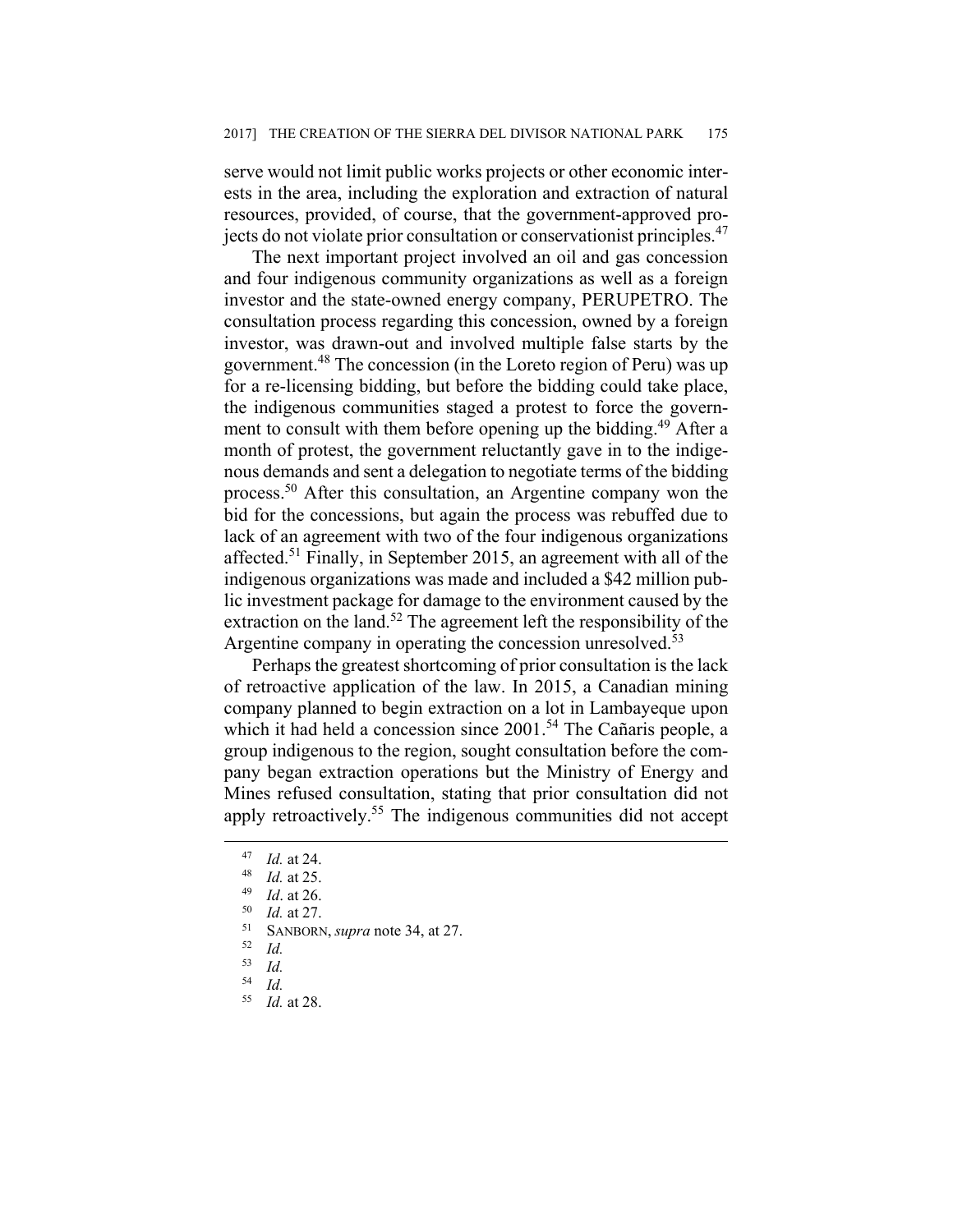this answer and have continued in their disapproval of the mine. To date, the mine is not operational due to funding issues and lack of local support despite the government's position that the Cañaris do not have a right to the prior consultation process over this concession.<sup>56</sup>

Prior consultation is a fairly new measure that the Peruvian government has put in place and seems to be empowering the indigenous communities affected by natural resource extraction and government measures. However, where foreign investment is involved, the indigenous communities are rarely consulted and receive a fair deal regarding the mining and use of their historic lands. The Peruvian government created the Viceministry of Intercultural Affairs in 2013, which has tried to restore some balance to the conflict between the government and foreign companies and the indigenous communities whose land rights are often up for grabs. However, there is much room for improvement by the Peruvian government to protect its indigenous communities' land rights.

#### *4. Peru's Mining Laws*

The General Mining Law, enacted as *Decreto Supremo No. 014- 92-EM*, regulates the mining industry in Peru. This law outlines the rights and regulations of companies seeking to conduct mining operations in Peru.<sup>57</sup> Notably missing from the law are any protections for the indigenous population, which the mining operations might affect.58 The law goes into extensive detail regarding the various benefits bestowed on these companies and the government's role in facilitating the industry.59 The General Mining Law also includes a section related to protecting the environment from the extraction of natural resources within Peru's borders.<sup>60</sup>

Title 5, Article 37, lists the benefits that owners of mining concessions are entitled to and provides them wide latitude to facilitate mining operations.<sup>61</sup> For example, Article 37 grants the concession

59 *Id.* at Tit. 5, art. 37 (Peru)(1992).<br><sup>60</sup> *Id.* at Tit. 15, art. 219-26 (Peru)(1992).<br><sup>61</sup> *Id.* at Tit. 5, art. 37 (Peru)(1992).

<sup>56</sup> SANBORN, *supra* note 34, at 30.<br>
<sup>57</sup> DECRETO SUPREMO NO. 014-92-EM (Peru)(1992).<br> *Id.*  $I_d$  at Tit. 5 art. 27 (Peru)(1992).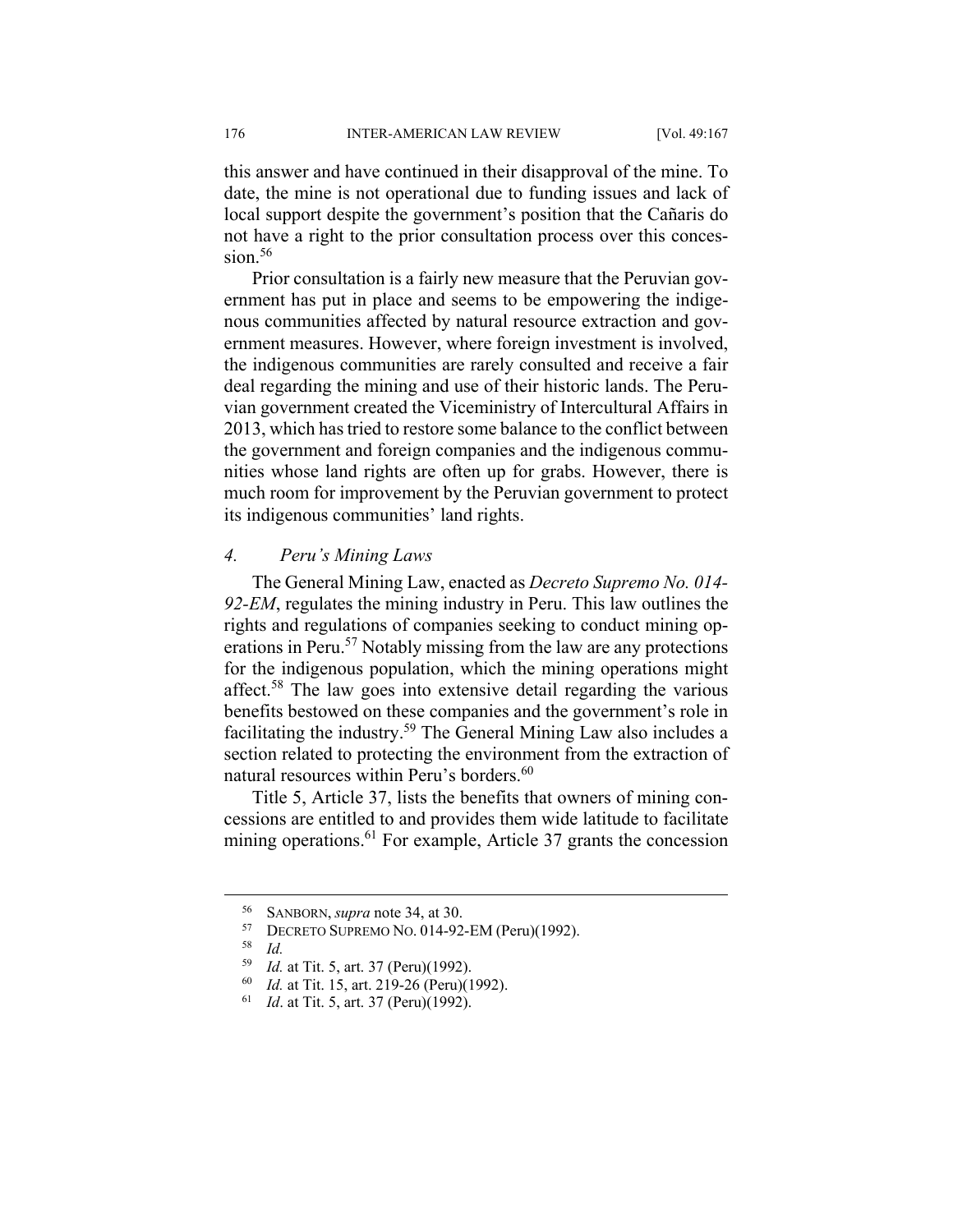holders the right to seek easements on third party lands that are necessary for the rational use of the concession from Peru's mining authority, so long as they compensate third party land owners.<sup>62</sup> Additionally, this Article grants the concession holder the right to seek from the mining authority any adjacent real estate for the rational benefit of working the concession, provided compensation is paid for the real estate. $63$  It should be noted that easements are granted under this Article without any mention of who may live on those adjacent lands or easements.<sup>64</sup> Specifically, it affords no explicit protection to the indigenous population that might be affected by the rights of concession holders.

The General Mining Law not only regulates and defines the rights of concession holders but also confers substantial tax benefits to mining companies. For example, the government will afford the company deductions to internal taxes that affect its mining activity, regardless of whether the product of the mining activity is exported or sold within the country.65 Additionally, the government promises non-discrimination against foreign companies regarding regulation or other economic policy measures for concession holders. $66$  To cap it all off, the final sentence of the Article is a guarantee from the government that these benefits will remain stable for the holders of concessions and companies conducting mineral activities in Peru.<sup>67</sup>

The General Mining Law not only prescribes rights and benefits on concession holders and mining companies. Some of its provisions also ensure that these mining operations do not adversely impact the environment.<sup>68</sup> However, as noted previously, there is no mention of the indigenous population when implementing these restrictions. In Title 15, the law sets out restrictions based on environment protection.<sup>69</sup> However, the law does not restrict mining activity or the rights of concession holders to operate within a national park created after the activity or concession was granted, provided the

<sup>&</sup>lt;sup>62</sup> *Id.* at Tit. 5, art. 37 (Peru)(1992).<br>
<sup>63</sup> DECRETO SUPREMO NO. 014-92-EM, §7 (Peru)(1992).<br>
<sup>64</sup> *Id.* at Tit. 5, art. 37 (Peru)(1992).<br>
<sup>65</sup> *Id.* at Tit. 9, Art. 72, § C.<br>
<sup>66</sup> *Id.* at §H.<br>
<sup>67</sup> *Id.* at §L.<br> **6**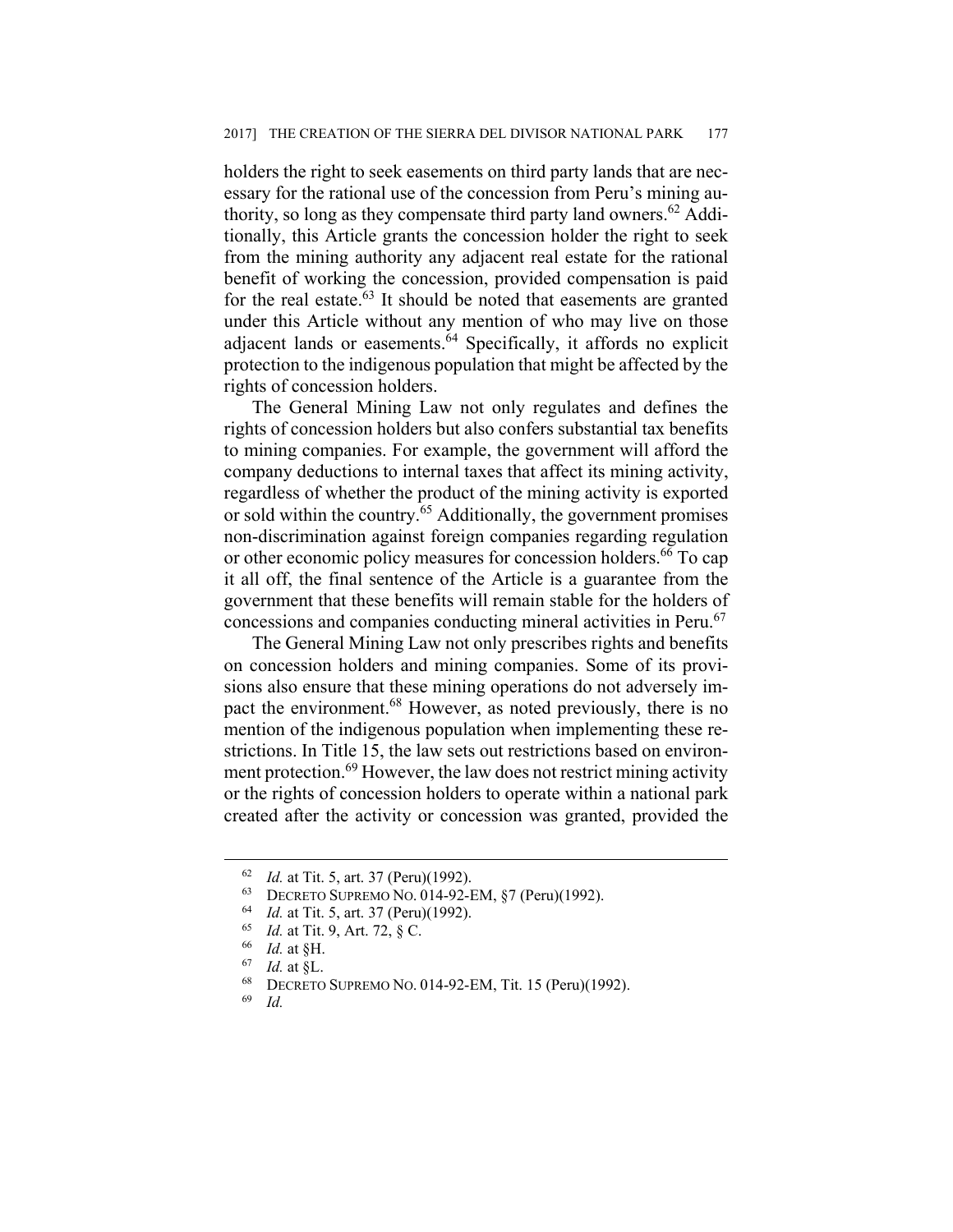178 INTER-AMERICAN LAW REVIEW [Vol. 49:167

activity follows the guidelines set forth in the Environmental Code, which must be followed for mining activities anywhere in the country.70 Where these provisions seeking to protect the environment really take hold is in the granting of new concessions or mining rights. Here, the guidelines in the Environmental Code require an environmental impact study before such rights are granted.<sup>71</sup>

## *5. Required Environmental Impact Studies*

The General Mining Law of Peru provides for companies holding mining concessions to submit environmental impact studies for approval by the Ministry of Energy and Mines and the Ministry of the Environment.72 The Ministry of Energy and Mines has implemented a regulation requiring concession holders, before exploration, to submit for their approval two environmental studies: the Environmental Impact Statement and a Semi-Detailed Environmental Impact Study.<sup>73</sup> If the Ministry of Mines and Energy does not approve a concession holder's environmental study, the concession holder may have its mining operations suspended or stopped altogether.<sup>74</sup> Concession holders must comply with the requirements set forth in *Ley No. 27446* regarding the contents of the Environmental Impact Statement.<sup>75</sup> The concession holders must prepare a statement that includes a description of the proposed action and the physical location of the area that will be affected, the nature of the environmental impact of the project, and a strategy and contingency plan to control the environmental impact of the operation.<sup>76</sup>

Under *Ley No. 27446*, the relevant authority—and in the case of mining operations, the relevant authority is the Ministry of Energy and Mines—must take into account certain criteria before approving these studies. The criteria to be considered includes, among other things, the protection of natural protected areas and the protection

<sup>70</sup> *Id.* at art. 219. 71 *Id.* at art. 221. 72 *Id.* 

<sup>73</sup> DECRETO SUPREMO 020-2008-EM, art. <sup>21</sup> (Peru) (2008). 74 *Id.* at art. 46. 75 *Id.* at art. 29. 76 LEY NO. 27446, art. <sup>10</sup> (Peru) (2001).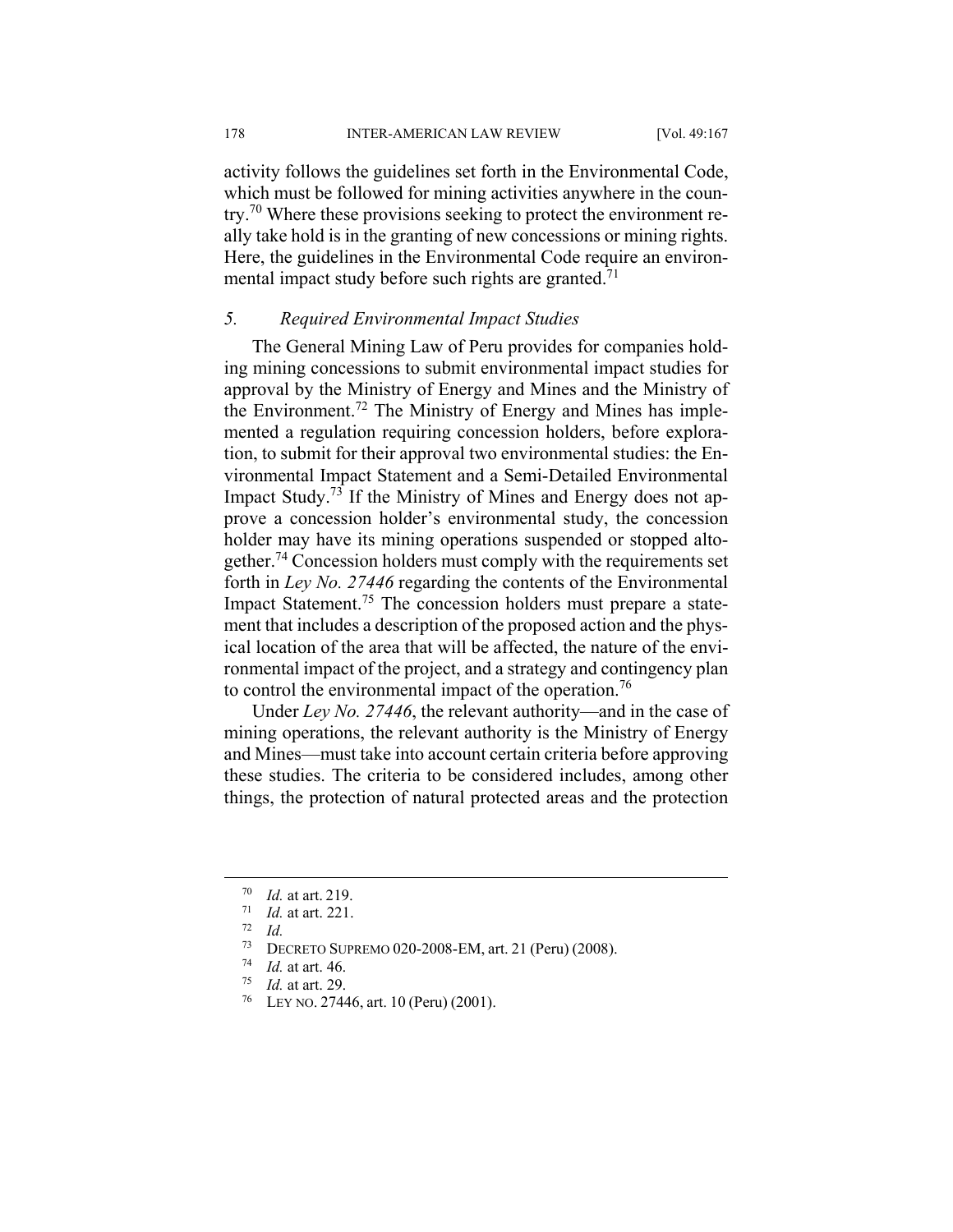of nearby communities' lifestyle that might be affected by the mining operations.77 However, the considerations in the Environmental Impact Studies do not contain any explicit requirements to include the indigenous population that may be affected in the concession holder's operation plan. There is a requirement though to include a plan for citizen involvement in the concession holder's plan to manage the environmental impact.<sup>78</sup>

Despite the broad inclusion of the citizen's involvement provision in *Ley No. 27446*, the law does not go far enough to offer explicit inclusion of the indigenous population in the mining operation's Environmental Impact Studies. As described above, there is precedent in Peruvian law for specifically protecting indigenous rights apart from the mainstream population that was not included when contemplating an Environmental Impact restriction on mining operations. Citizen participation is promoted throughout the projects to foster a relationship between the concession holder and the surrounding community; however, this is just to promote goodwill towards the concession holder.<sup>79</sup> Because the law gives the relevant agency the final decision to approve an operation, citizen participation or protest has little effect on the decision. $80$  This is of considerable concern because there is longstanding conflict between the government and the indigenous population over property rights.<sup>81</sup> The indigenous population does have rights to land—with limitations. $82$ For example, the indigenous population does not have subsurface rights to their land; instead they must seek concessions from the government to mine below.83 Additionally, forestland may not be titled, but again the indigenous population may seek rights to use from the government.<sup>84</sup> Because the indigenous population tends to be more impoverished and isolated, it is difficult for them to dispute

<sup>&</sup>lt;sup>77</sup> *Id.* at art. 5.<br><sup>78</sup> *Id.* at art. 10.<br><sup>79</sup> *Id.* at art. 14.<br><sup>80</sup> DECRETO SUPREMO NO. 019-2009-MINAM, art. 70 (Peru) (2009).<br><sup>81</sup> USAID, LAND TENURE COUNTRY PROFILE: PERU, Sept. 2016, at pg. 7, available at https://www.land-links.org/wp-content/uploads/2016/09/USAID\_ Land Tenure Peru Country Profile.pdf (last visited on Jan. 21, 2017) [hereinafter USAID].<br><sup>82</sup> *Id.* 

 $\begin{array}{cc} 83 & Id. \\ 84 & Id. \end{array}$ 

*Id.* at 8.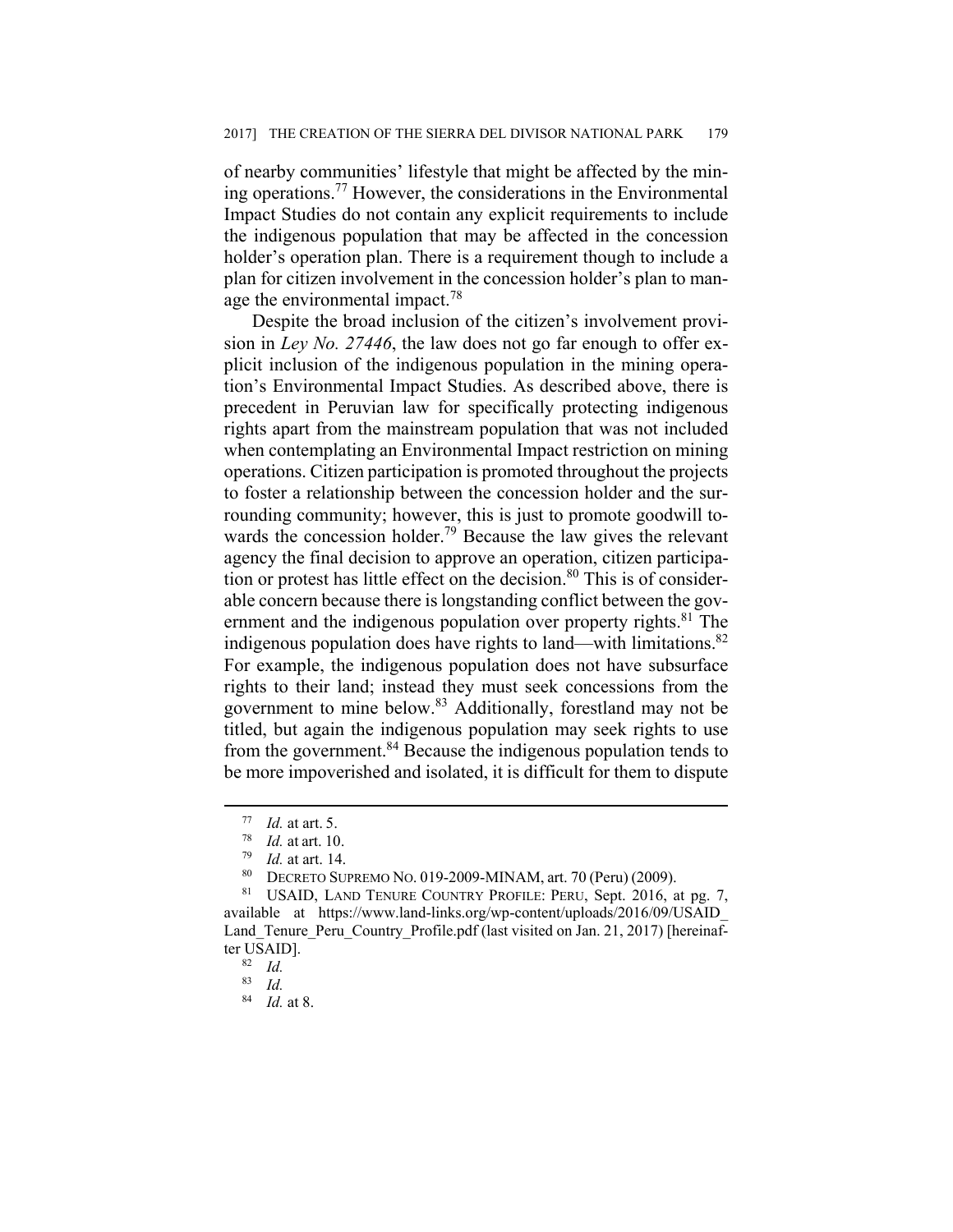any boundary conflicts, thus eroding the protection of their ancestral land rights. $85$  Starting from such a disadvantaged position, it is alarming that there are no explicit calls for concession holders to consider the indigenous populations of Peru in their Environmental Impact Studies.

The indigenous population in Peru is intimately tied to the country's environment.<sup>86</sup> Recent efforts have emphasized protecting the indigenous population and the environment from exploitation. $87$ Prior consultation and the Constitution both offer explicit calls to protect the environment and the indigenous peoples. However, implementing these protections has been more difficult than just passing the measures into law. There are gaps to be filled between the written letter of the laws and regulations and the practice of fulfilling the protections promised to the populace. For a country trying to balance its natural and ancestral beauty with the promise of prosperity, the emphasis should be on providing real protections for its historical people.

## III. THE CREATION OF THE SIERRA DEL DIVISOR NATIONAL PARK

On the border between Brazil and Peru is a large area of the Amazon rainforest, which is home to a large concentration of "uncontacted" indigenous people.<sup>88</sup> Uncontacted indigenous people refers to tribes that remain isolated with little or no contact with the outside world.<sup>89</sup> On November 8, 2015, then-President Ollanta Humala approved the creation of the Sierra Del Divisor National Park, updating its status from a reserve to a national park.<sup>90</sup> The focus of the creation of the park was to preserve the valuable ecosystem in the

<sup>85</sup> *Id.* at 2. 86 Survival International, *The Amazon Uncontacted Frontier*, available at http://www.survivalinternational.org/tribes/amazonuncontactedfrontier (last visited Jan. 21, 2017).<br><sup>87</sup> SANBORN, *supra* note 34, at 3.<br><sup>88</sup> Survival International, *The Amazon Uncontacted Frontier*, *supra* note 86.<br><sup>89</sup> Survival International, *Uncontacted Tribes*, available at http://www.sur-

vivalinternational.org/uncontactedtribes/who-they-are (last visited Feb. 17, 2017). 90 DECRETO SUPREMO NO. 014-2015-MINAM (Peru) (2015).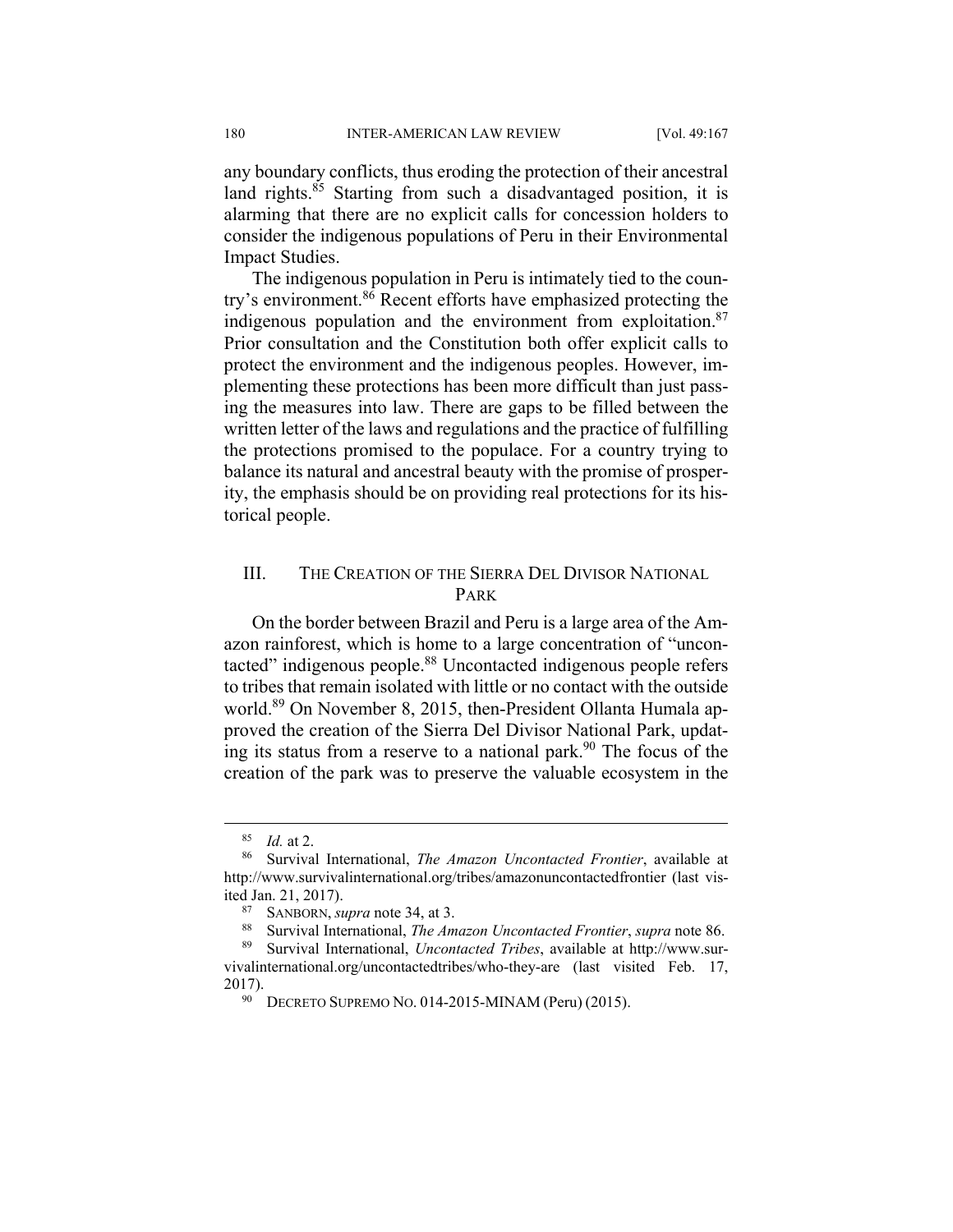Amazon Basin and to protect the area from illegal logging and mining, as well as from drug trafficking.<sup>91</sup> The Sierra Del Divisor is home to 3,000 species of flora and fauna, as well as uncontacted indigenous people.92 Because the park has been created where it directly affects the indigenous people of the area, the law creating the park seeks to protect the indigenous people's rights<sup>93</sup> and specifically singles out the tribes that live in the Isconahua Reserve Territory.<sup>94</sup> Furthermore, the government has charged Peru's National Park Service (SERNANP) with implementing a Master Plan to determine how the newly created Sierra Del Divisor National Park will operate.95 Currently, SERNANP is working to create the Master Plan. In the meantime, the agency has released documents of the proposed zoning of the national park.<sup>96</sup> The zoning plans for the Sierra Del Divisor have come under considerable pressure from organizations in Peru that represent these indigenous people, notably the Interethnic Association for the Development of the Peruvian Rainforest (AIDESEP) and the Organización de los Pueblos Indígenas Oriente (ORPIO).97

 <sup>91</sup> Colin Post, PERU REPORTS, *Peru Designates Sierra Del Divisor as national park*, Nov. 8, 2015, available at http://perureports.com/2015/11/08/peru-designates-sierra-del-divisor-as-national-park/ (last visited Jan. 21, 2017).<br><sup>92</sup> Id.<br><sup>93</sup> DECRETO SUPREMO NO 014-2015-MINAM art. 3 (Peru) (201

<sup>93</sup> DECRETO SUPREMO NO. 014-2015-MINAM, art. <sup>3</sup> (Peru) (2015). 94 *Id.*

<sup>&</sup>lt;sup>95</sup> Id. at art. 4.<br><sup>96</sup> MINISTERIO DEL AMBIENTE: SERVICIO NACIONAL DE ÁREAS NATURALES PROTEGIDAS POR EL ESTADO [MINISTRY OF THE ENVIRONMENT: NATIONAL SERVICE OF NATURAL AREA PROTECTION FOR THE STATE], ZONIFICACIÓN DEL PARQUE NACIONAL SIERRA DEL DIVISOR [ZONIFICATION OF THE NATIONAL PARK SIERRA DEL DIVISOR] (2016), available at http://assets.survivalinternational.org/documents/1593/zonificacion-pnsd.pdf (last visited on Nov. 18, 2016) [hereinafter ZONIFICACIÓN DEL PARQUE NACIONAL SIERRA DEL DIVISOR]. 97 ORGANIZACIÓN REGIONAL AIDESEP UCAYALI, *Pronunciamiento*, July

<sup>11, 2016 (2016),</sup> available at http://www.aidesep.org.pe/wp-content/uploads/2016/07/PRONUNCIAMIENTO-ORAU-SERNANP.pdf (last visited on Jan. 21, 2017)[hereinafter AIDESEP, *Pronunciamiento]*; ORPIO, *Pronunciamiento: Pueblos Indígenas en Aislamiento Voluntario Amenazados por la Zonificación del Parque Nacional Sierra Del Divisor y negligencia consabida del SERNANP*, Sept. 13, 2016, available at http://www.orpio.org/2016/09/13/pueblos-aislados-expuesto-al-peligro-en-el-pnsd%e2%80%8f/ (last visited Jan. 21, 2017)[hereinafter ORPIO, *Pronuniciamiento*].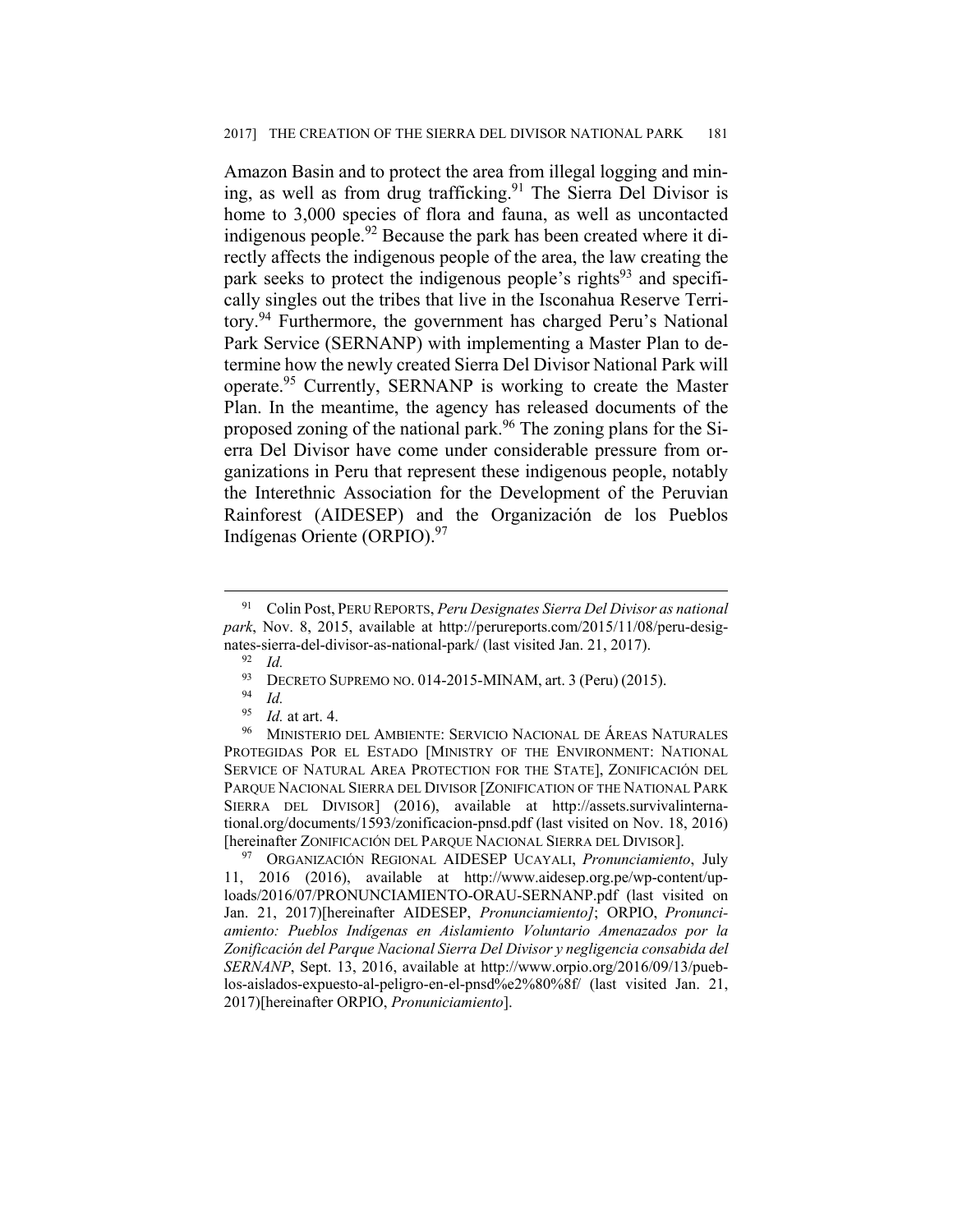#### *1. The Zoning of the Sierra Del Divisor National Park*

The Sierra Del Divisor covers an area of 1.3 million hectares<sup>98</sup> in the Amazon Basin on the Peru side of the Peru-Brazil border.<sup>99</sup> SERNANP has divided this area into four separate zoning specifications.100 Those zones are designated as: *Zona de Protección Estricta (Strict Protection Zone)*, *Zona Silvestre (Wilderness Zone)*, *Zona de Recuperación (Recovery Zone)*, and the *Zona de Uso Especial (Special Use Zone)*. 101 In total there are eleven zones, each designated according to the above titles. Specifically, there are two Strict Protection Zones, three Wilderness Zones, four Special Use Zones, and two Recovery Zones within the Sierra Del Divisor.<sup>102</sup>

The Strict Protection Zones are set-up strictly for use by the indigenous communities in the Iconahua Reserve and prohibits access by anyone.<sup>103</sup> The first Strict Protection Zone covers an area of 20% of the total land of the park.104 The second Strict Protection Zone is restricted to everyone except those conducting scientific research or research relating to monitoring environmental changes.<sup>105</sup> This area comprises about  $11\%$  of the total land area of the park.<sup>106</sup> The next three Wilderness Zones allow human presence but strictly prohibit the use or exploitation of any natural resources in the zone.<sup>107</sup> In the two Recovery Zones, hunting and fishing are restricted to the extent those activities harm the recovery of the ecosystem and fragile species.108 Additionally, in the Recovery Zones, no extraction of timber is allowed.109 The first Special Use Zone permits the extraction of

 $\frac{102}{103}$  *Id.* 

<sup>103</sup> *Id.* at 3. 104 *Id.*

<sup>&</sup>lt;sup>98</sup> 1.3 million hectares is roughly the size of Connecticut.<br><sup>99</sup> Hill *supper* pote 4

<sup>99</sup> Hill, *supra* note 4. 100 ZONIFICACIÓN DEL PARQUE NACIONAL SIERRA DEL DIVISOR, *supra* note 96.<br><sup>101</sup> *Id.*<br><sup>102</sup> *Id.* 

<sup>105</sup> ZONIFICACIÓN DEL PARQUE NACIONAL SIERRA DEL DIVISOR,*supra* note 96 at 3.<br> $\frac{106}{107}$  *Id.* 

ZONIFICACIÓN DEL PARQUE NACIONAL SIERRA DEL DIVISOR, *supra* note 96, at 5.

<sup>108</sup> *Id.* at 7. 109 *Id.*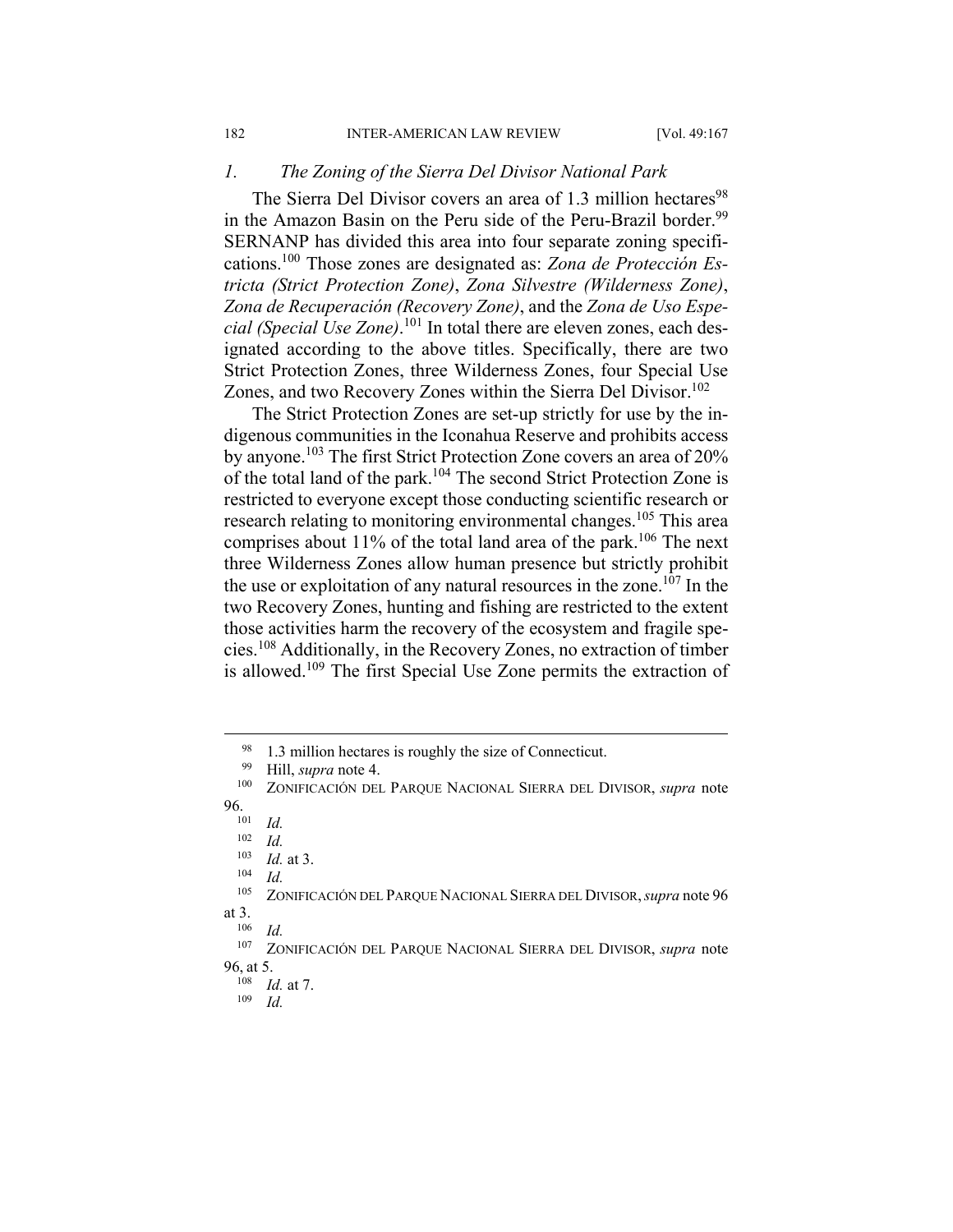non-timber natural resources for personal use and commercial extraction requires local permission.<sup>110</sup> The second Special Use Zone, the most controversial zone in the park, allows those who hold concessions granted before the creation of the park the right to extract natural resources from this area provided they use techniques that cause the least environmental impact during extraction.<sup>111</sup> Additionally, the Special Use Zones create a right of access for a SERNANP employee to monitor the mining activity of the concession holder to ensure minimal harm to the environment.<sup>112</sup> The third and fourth Special Use Zones follow the same restrictions as Special Use Zone-2.113 Combined, Special Use Zones two, three, and four make up over 40% of the park.<sup>114</sup>

While it is clear that the Peruvian government has set out to create a large swathe of protected lands within its portion of the Amazon Basin, it is also clear that those protections come with tag-along provisions that muddy the government's intentions. Creating a protected area, while also providing an avenue to cash in on foreign investment, does not signal to the indigenous population that the government seeks to protect this population from potentially destructive outside influences. Organizations that represent the indigenous peoples have already been asserting their opposition to these zoning specifications, specifically ORPIO and AIDESEP.<sup>115</sup> AIDESEP is an organization that represents the rights of indigenous people and has declined to sign off on these specifications because it says the government's plan for the park does not consider certain tribes that live in voluntary isolation within the park.<sup>116</sup> ORPIO raises similar arguments, asserting that the Master Plan and the park zoning exposes indigenous populations living in isolation to foreign extraction companies by not recognizing, in the Master Plan, the existence of these isolated indigenous communities.<sup>117</sup> Prior consulta-

1

<sup>110</sup> *Id.* at 9. 111 *Id.* at 10. 112 ZONIFICACIÓN DEL PARQUE NACIONAL SIERRA DEL DIVISOR, *supra* note 96, at 11.

 $\frac{113}{114}$  *Id.* 

<sup>&</sup>lt;sup>114</sup> *Id.* at 10.<br>
<sup>115</sup> AIDESEP, *Pronunciamiento*; ORPIO, *Pronunciamiento*, *supra* note 97.<br>
<sup>116</sup> AIDESEP, *Pronunciamiento*, *supra* note 97.<br>
<sup>117</sup> ORPIO, *Pronunciamiento*, *supra* note 97.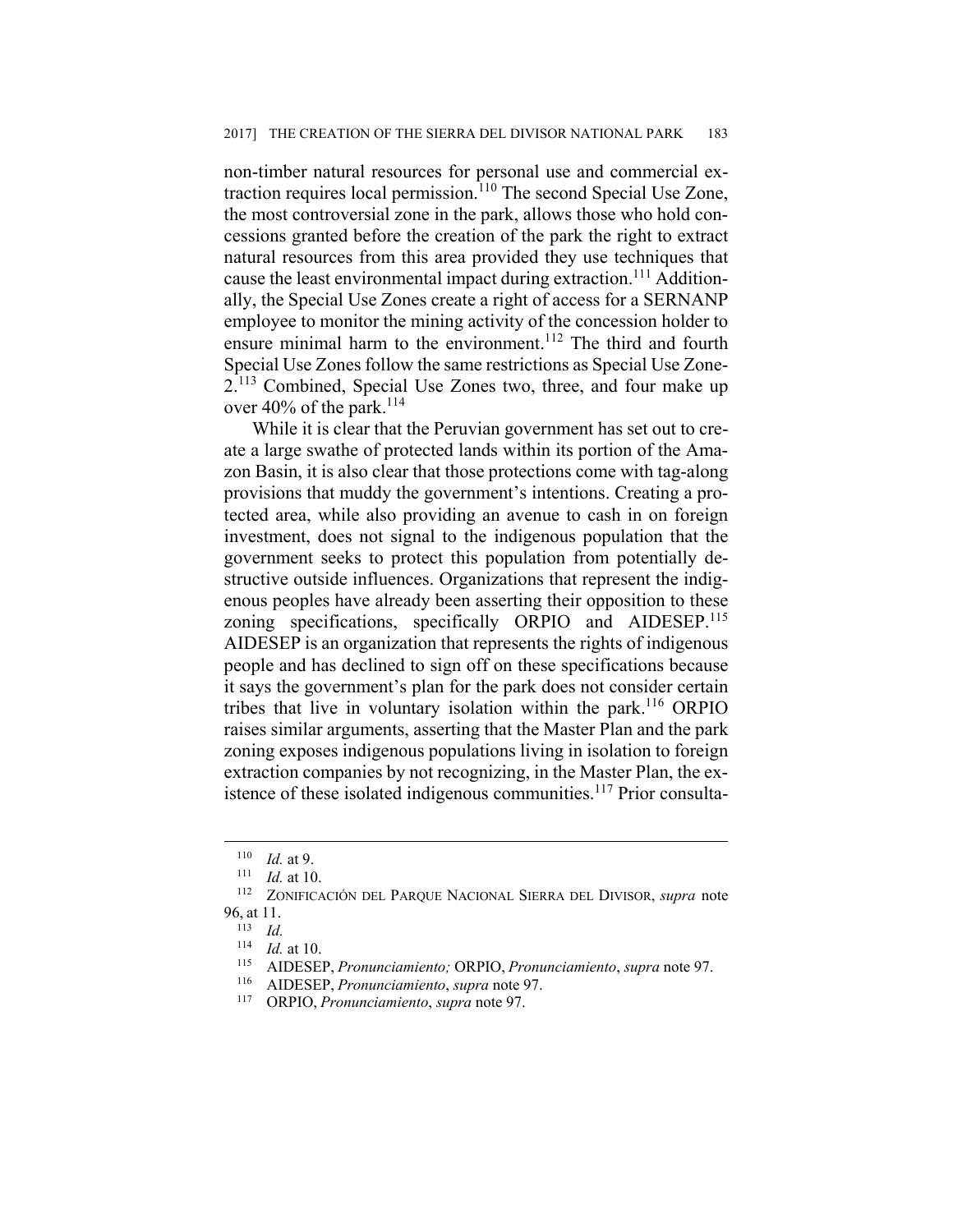184 INTER-AMERICAN LAW REVIEW [Vol. 49:167

tion would still operate in this cross-section; however, prior consultation does not apply retroactively. Thus, within the Sierra Del Divisor, concessions granted before prior consultation was passed could allow for extraction without meaningful input from the indigenous communities that would be affected.<sup>118</sup>

## *2. Comparing the Zoning of the Sierra Del Divisor with Peru's Environmental and Indigenous Rights Laws*

As mentioned briefly above, the zoning specifications of the Sierra Del Divisor seem to be at odds with the stated objectives and plain meaning of some of Peru's most environmental and indigenous population friendly laws. One example of this conflict between the Special Use Zones in the Sierra Del Divisor and other Peruvian law is the application of prior consultation, which provides a voice to recognized indigenous communities over mineral extractions affecting their communities. Another consideration is the Peruvian Constitution's mandate regarding the government's express obligation to protect the environment and the rights of the indigenous population.<sup>119</sup> The General Mining Law does not provide any explicit protections for the indigenous communities, but does provide certain protections for the environment by forcing companies to submit Environmental Impact studies for approval before extraction.<sup>120</sup>

Prior consultation attempts to include the indigenous population in the process of government approval of natural resource extraction in areas that affect their communities. Notably, there are limitations on the extent of prior consultation, namely that the law is not retroactive and that there is a work-around in place to allow the government to grant concessions and approve projects despite indigenous dissent.<sup>121</sup> Pacific owned two concessions in the Sierra Del Divisor, dubbed Lots 135 and 137, although recently, in 2016, the Canadian

<sup>&</sup>lt;sup>118</sup> SANBORN, *supra* note 34.<br><sup>119</sup> CONSTITUTION OF PERU, *supra* note 17, at art. 68.<br><sup>120</sup> See LEY NO. 27644 (highlighting the required contents for the environmental impact studies). 121 See LEY NO. <sup>29785</sup> (Peru) (2011); SANBORN, *supra* note 34.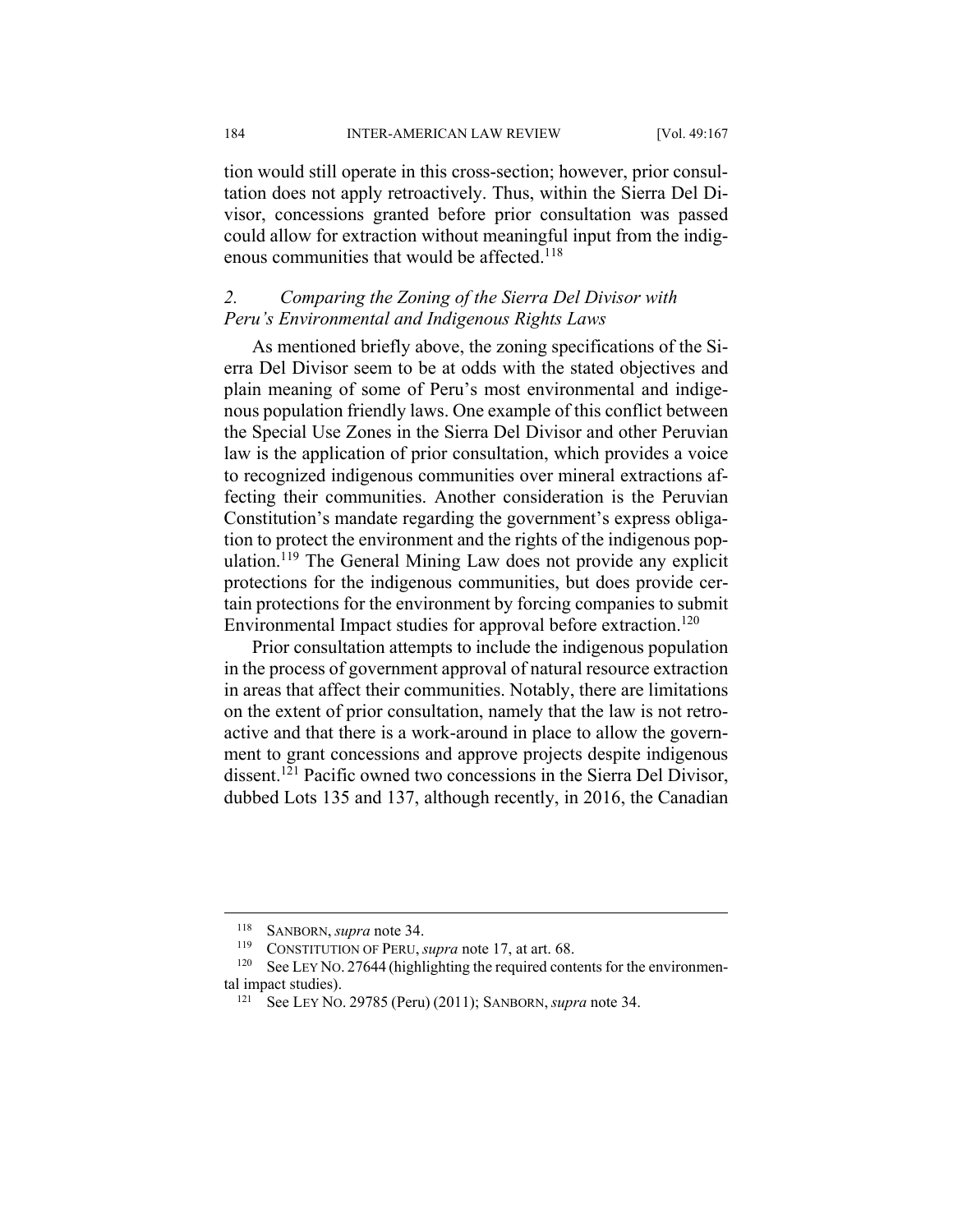company cancelled its contract to explore Lot 137.<sup>122</sup> Pacific executed the contract with the Peruvian government for Lot 135 in 2007, before the passage of prior consultation.123 The effects of prior consultation do not apply to Pacific's operations, although the company's cancellation of Lot 137 was due to increased pressure from the indigenous tribes and international aid organizations.<sup>124</sup> Despite responding to indigenous pleas to cancel Lot 137, Pacific plans to continue to develop on Lot 135 regardless of similar pressure and the existence of uncontacted tribes in the area.<sup>125</sup>

Lot 135 falls between the cracks of the Peruvian government's attempts to protect its vulnerable indigenous population. prior consultation does not apply to Pacific's operations, but the law did apply to the creation of the Sierra Del Divisor. The Peruvian government heard pleas from the indigenous communities and their representatives to create a protected area in the Amazon Basin to shield these communities from illicit activities that harm the indigenous communities' lifestyles.126 However, the prior consultation process only went as far as the creation of the Sierra Del Divisor and is currently being implemented in creating a Master Plan for the park itself.<sup>127</sup> It remains to be seen if the zoning preferences that have been proposed will be implemented in the Master Plan despite stark opposition

<sup>122</sup> Lewis Evans and Sarina Kidd, *Peru: National Park 'Master Plan' Opens Uncontacted Tribe's Land to Oil Drilling*, THE ECOLOGIST, Oct. 7, 2016, available at http://www.theecologist.org/News/news round up/2988208/peru national park master plan opens uncontacted tribes land to oil drilling.html

<sup>(</sup>last visited Jan. 23, 2017)[hereinafter EVANS AND KIDD] . 123 Hill, *supra* note 4. 124 SURVIVAL INTERNATIONAL, *Victory! Canadian oil company pulls out of Matsés territory*, Sept. 16, 2016, available at http://www.survivalinternational.org/news/11415 (last visited Jan. 23, 2017).<br><sup>125</sup> Hill, *supra* note 4 ("Pacific does not accept that part of the park could even-

tually not be considered a protected zone simply because part of it is assigned to [our company] under block 135," says Pacific's Melissa Mackie. "We have sculpted our operations based on the existence of these environmental restrictions.").

<sup>&</sup>lt;sup>126</sup> See DEFENSORÍA DEL PUEBLO, *DEFENSORÍA DEL PUEBLO PRESENTÓ* **DEMANDA DE AMPARO PARA LA CREACIÓN DEL PARQUE NACIONAL SIERRA DEL** *DIVISOR*, Oct. 22, 2015, available at http://www.defensoria.gob.pe/modules/Downloads/prensa/notas/2015/NP-229-15.pdf (last visited on Jan. 23, 2017). 127 *Id.*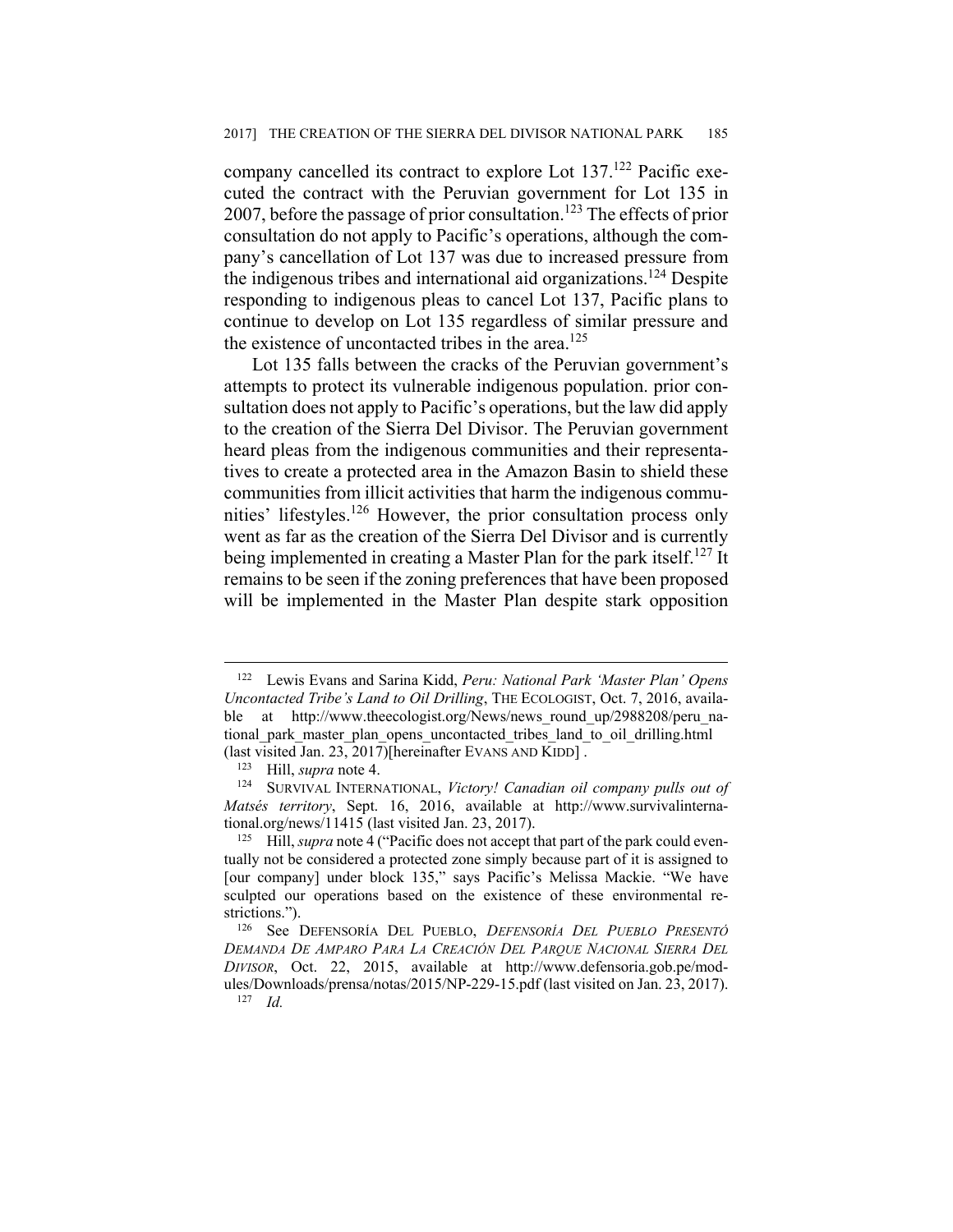186 INTER-AMERICAN LAW REVIEW [Vol. 49:167

from the indigenous communities and their representatives. The requirement for prior consultation demands a dialogue with the indigenous population but it leaves the final decision in the hands of the government. The ultimate decision to continue with the zoning as planned belongs to the Peruvian government, which has not made a statement accepting the proposed zoning specifications for the Sierra Del Divisor.

## *3. Comparing the Zoning Specifications to Provisions in the Peruvian Constitution Protecting the Environment and Indigenous Populations*

The Peruvian Constitution contains provisions that explicitly call for the government to make decisions with an eye towards protecting the environment and indigenous populations. Article 68 of the Constitution restricts the government in an effort to protect the environmental concerns of Peru: the "State is obliged to promote the conservation of biological diversity, and protected natural areas."128 However, the Special Use Zones in the proposed zoning specifications permit concession holders, who had concessions prior to the creation of the park, to conduct mining operations.<sup>129</sup> It is difficult to reconcile this capitulation from the government, considering the Constitutional provision in Article 68. Allowing Pacific to drill for oil, within a national park that was created to protect a large area of the Amazon Basin and the resident indigenous communities, does not "promote the conservation of biological diversity, and the protected natural areas."130

The environmental impact of drilling for oil is well-documented and even well-maintained sites pose a major threat to the environment. The most overlooked environmental impact from oil drilling operations occurs with the installation of the infrastructure to begin extraction.<sup>131</sup> For example, trees and brush must be cleared to allow

<sup>128</sup> CONSTITUTION OF PERU, *supra* note 17, at art. 68. 129 See ZONIFICACIÓN DEL PARQUE NACIONAL SIERRA DEL DIVISOR, *supra* note 96.<br><sup>130</sup> CONSTITUTION OF PERU, *supra* note 17, at art. 68.<br><sup>131</sup> RAINFOREST FOUNDATION US, *Oil*, available at http://www.rainforestfoun-

dation.org/effects-oil-drilling-0/ (last visited Jan. 23, 2017); see generally CHRISTOPHER BARBER, MARK COCHRANE, CARLOS SOUZA JR., AND WILLIAM LAURENCE, *Roads, deforestation, and the mitigating effect of protected areas in*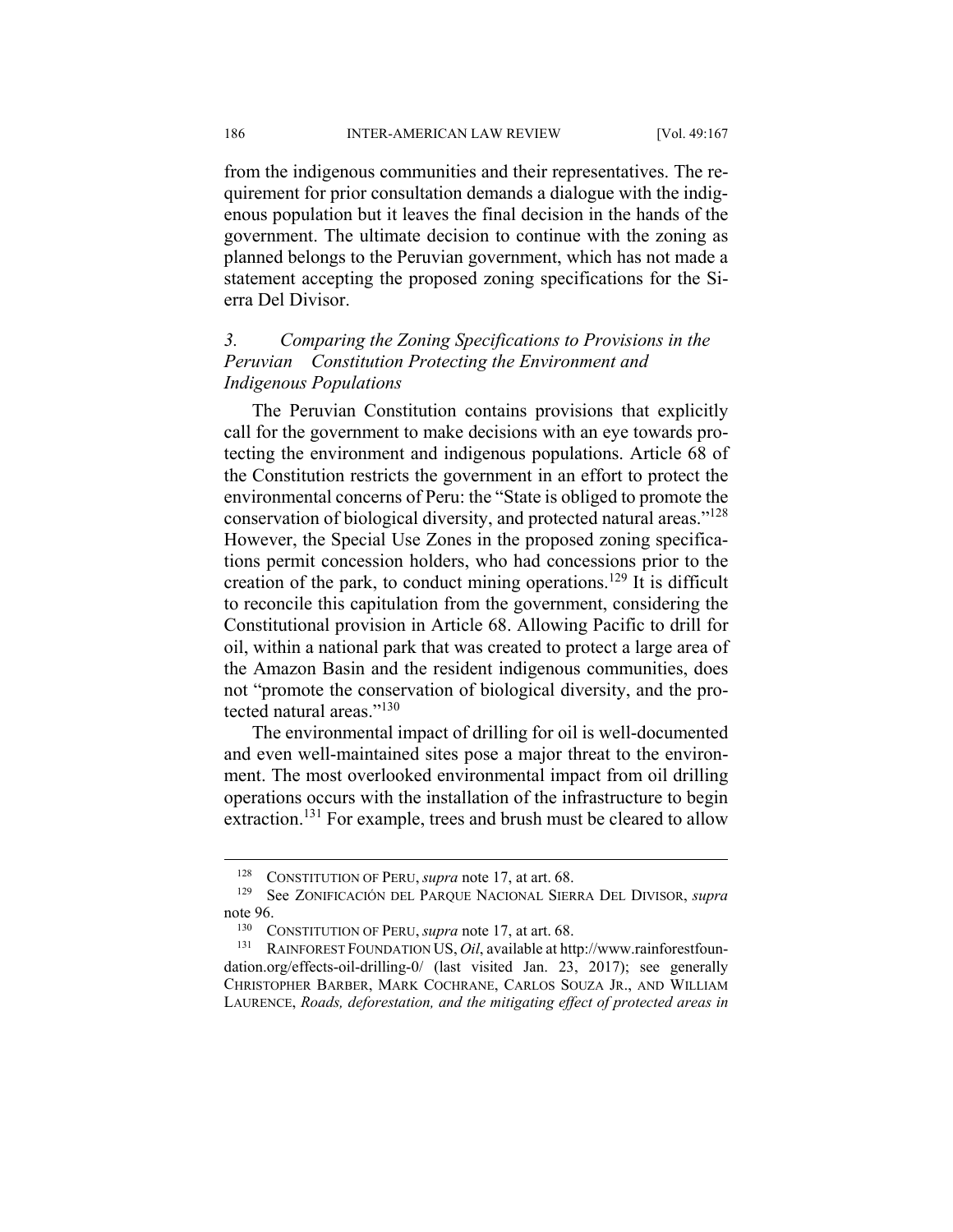the machinery to be put in place, which changes the landscape and forces out wildlife from the area.<sup>132</sup> Access roads are not the only negative externality associated with oil drilling, there are also risks of oil spills, and heavy metal run-off from the oil extraction process that enter the ecosystem.<sup>133</sup> The strain on the environment as a result of oil drilling is considerable in less bio-diverse areas, but allowing these operations in an area designated a national park for the purpose of protecting the unique environment of the Amazon is counter-intuitive.

Notwithstanding the government's obligation to protect the environment, the Constitution also contemplates the government taking a role in protecting the indigenous communities in Peru. Article 89 of Peru's Constitution mandates that the government "respect the cultural identities of the rural and native communities."134 The Special Use Zones, as proposed, permit concession holders to conduct mining operations within ancestral lands of uncontacted tribes, namely the uncontacted sect of the Matsés tribe.<sup>135</sup> Parts of the Matsés tribe not living in isolation and their representatives have confronted Pacific directly on this issue.<sup>136</sup> Not only did the government create zones that allow mining operations to occur within the area of the national park, it did so without consulting the indigenous community beforehand.<sup>137</sup> One could hardly call unilateral creation of zoning specifications for mining operations that would directly affect the nearby indigenous communities respect for the cultural identities of the native communities.

The environmental concerns attributable to oil drilling not only affect the ecosystem of the Amazon Basin, but also negatively impact the indigenous communities that rely on that fragile ecosystem. The heavy metals that seep into the environment affect the indigenous population that relies on the now-contaminated water and fish

*the Amazon*, 177 BIOLOGICAL CONSERVATION 203-09, Sept. 2014, available at http://www.sciencedirect.com/science/article/pii/S000632071400264X (last visited Jan. 23, 2017)[hereinafter RAINFOREST FOUNDATION, *Oil*]. 132 RAINFOREST FOUNDATION, *Oil*, *supra* note 131. 133 See *id.*

<sup>&</sup>lt;sup>134</sup> CONSTITUTION OF PERU, *supra* note 17, at art. 89.<br><sup>135</sup> See AIDESEP, *Pronunciamiento*, *supra* note 97.<br><sup>136</sup> EVANS AND KIDD, *supra* note 122.<br><sup>137</sup> See ZONIFICACIÓN DEL PARQUE NACIONAL SIERRA DEL DIVISOR, *supra* note 96.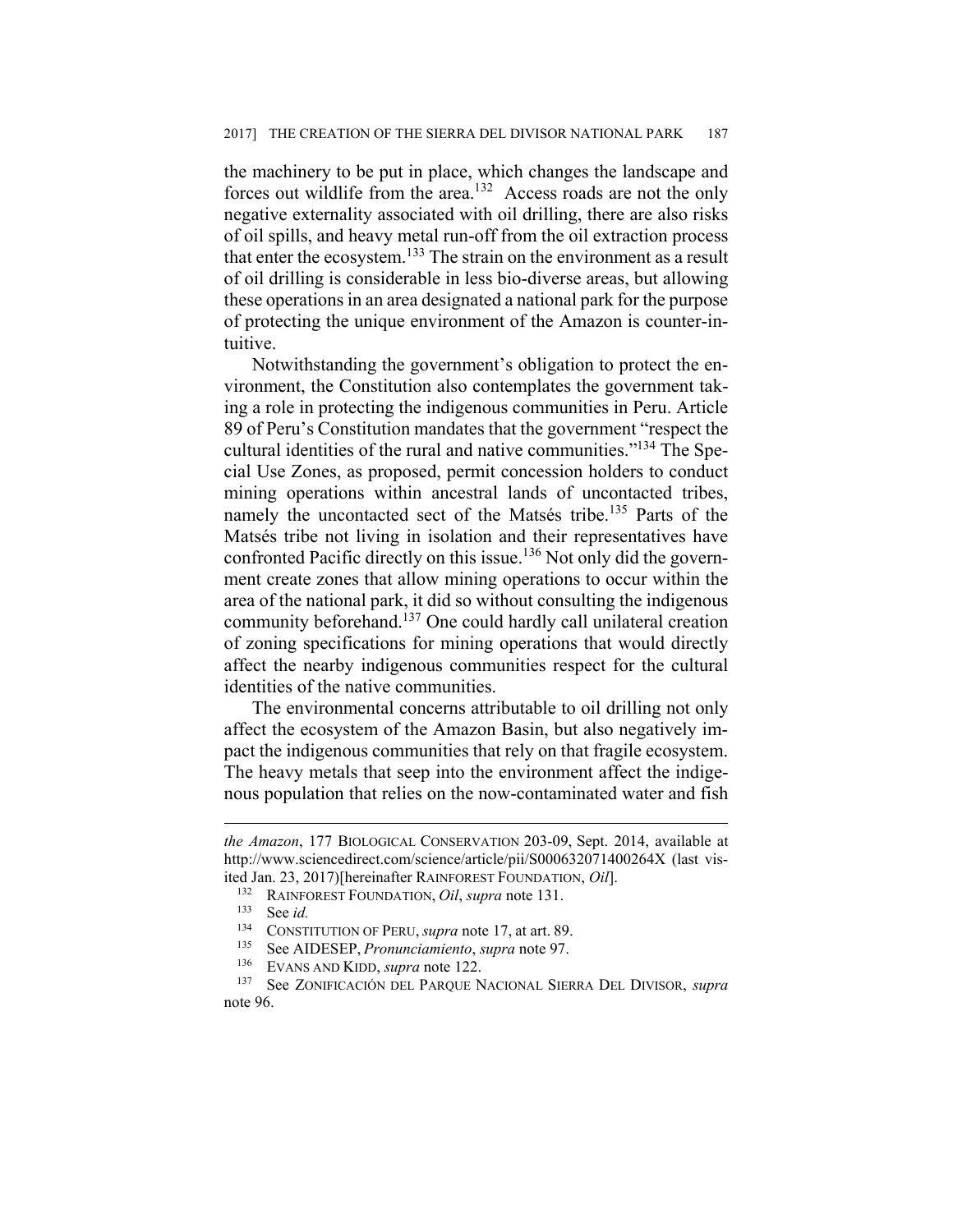188 INTER-AMERICAN LAW REVIEW [Vol. 49:167

for sustenance.<sup>138</sup> The roads and machinery designed to extract oil intrude on these communities' recognized autonomy and desire to remain isolated. The Peruvian government is responsible for granting concessions for mineral extraction as well as for zoning the newly created national park, even though the government also has the responsibility to adhere to its Constitution and respect the rights of the indigenous communities.

## *4. Peru Public Policy Regarding Foreign Investment and the Zoning of the Sierra Del Divisor*

The Peruvian economy has been a large beneficiary of foreign investment, particularly in natural resource extraction. This is evidenced by the various tax incentives for foreign natural resource extraction companies and various laws aimed at promoting investment in Peru's natural resources.<sup>139</sup> The government has offered guarantees of stability in the country's favorable tax code towards foreign investors to ensure that changes in government do not affect the benefits afforded to foreign investors.<sup>140</sup> The government has passed pro-foreign-investment legislation to ensure that foreign companies receive domestic status from the government as well as other benefits, such as no restrictions on repatriation of earnings, international transfers, or currency exchanges.141 Peru has made foreign investment a priority, as it is a way to provide economic stability for the country.142 The largest percentage of the foreign investment in Peru is concentrated in mining at 23%, and petroleum extraction is around  $3\%$ .<sup>143</sup> Peru has opened its borders to foreign companies seeking to extract its natural resources. The only question that remains is to what extent Peru will promote this type of investment.

<sup>&</sup>lt;sup>138</sup> RAINFOREST FOUNDATION, *Oil, supra* note 131.<br><sup>139</sup> See DECRETO SUPREMO NO. 014-92-EM, Tit. 5, art. 37, § 3 (Peru) (1992); see generally MINISTRY OF FOREIGN AFFAIRS PERU, EY, AND PERÚ PETRO, *Peru's Oil & Gas Investment Guide 2016/2017*, Feb. 2016, pp. 75-92, available at http://lima.be.mfa.gov.tr/images/localCache/12/5de88bf5-4056-4ca7-b2fa-

<sup>6</sup>dc53a75bc8d.pdf (last visited on Jan. 23, 2017). 140 MINISTRY OF FOREIGN AFFAIRS PERU, *Peru's Oil & Gas Investment Guide*  2016/2017 at 28.<br><sup>141</sup> See *Id.*<br><sup>142</sup> *Id.* at 19.

<sup>&</sup>lt;sup>143</sup> *Id.* at 27.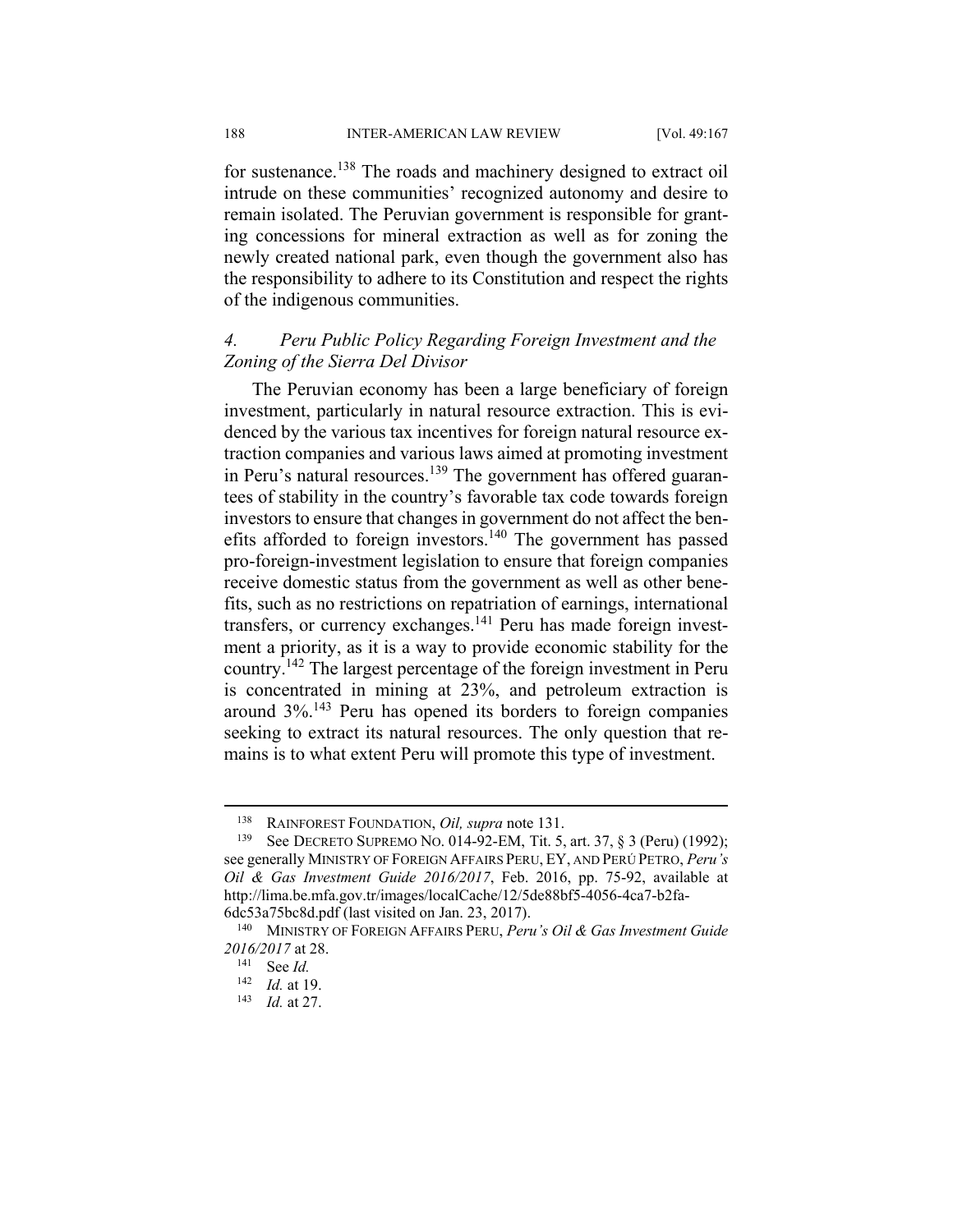Until recently, the indigenous communities had to rely on only the promise of the government to protect their rights as citizens of Peru, despite being among the most vulnerable of the population. Prior consultation did not become law until  $2011$ ,<sup>144</sup> giving the indigenous communities a formal voice in matters affecting them. There has been longstanding tension between modernization and exploitation of natural resources and the indigenous communities. There is some progress in recognizing the land rights of indigenous communities living in the Amazon Basin, but those rights are small and difficult for these rural—impoverished by modern standards indigenous communities to defend. Despite the government recognizing the land rights of the indigenous communities, the government retains title to all natural resources and subsoil rights in the land.<sup>145</sup> Additionally, when comparing the number of indigenous communities whose land titles the government formally recognizes to the number of corporations granted mining concessions in the Amazon Basin, the difference is staggering. According to a 2015 study by AIDESEP and the Rainforest Foundation US, since 2007 only 50 land titles were granted to indigenous and rural communities while, during that same period, 35,658 mining concessions were granted.146

While the Peruvian government openly supports the recognition of indigenous communities and writes laws to protect their rights, it simultaneously promotes natural resource extraction—often adverse to the very same indigenous communities it is charged with protecting. These decisions have given indigenous populations a miniscule voice compared to the natural resource extraction companies, conducting mining operations that greatly affect the indigenous people's land. Retaining the subsoil and natural resource rights to all land owned by the indigenous communities serves the government's policy of supporting foreign investment, unfortunately at the expense of indigenous communities. The zoning specifications should

1

<sup>&</sup>lt;sup>144</sup> See LEY No. 29785 (Peru) (2011).<br><sup>145</sup> See USAID, *supra* note 81.<br><sup>146</sup> AIDESEP, ALTO TAMAYA SAWETO, AND RAINFOREST FOUNDATION US, *Peru at the Climate Crossroads: How Saweto and Indigenous Communities Can Guide Peru Down the Right Path*, 2015, available at http://dev.rainforestfoundation.org/wp-content/uploads/2015/12/climate\_crossroads\_20pp\_CMYK.pdf (last visited Jan. 24, 2017).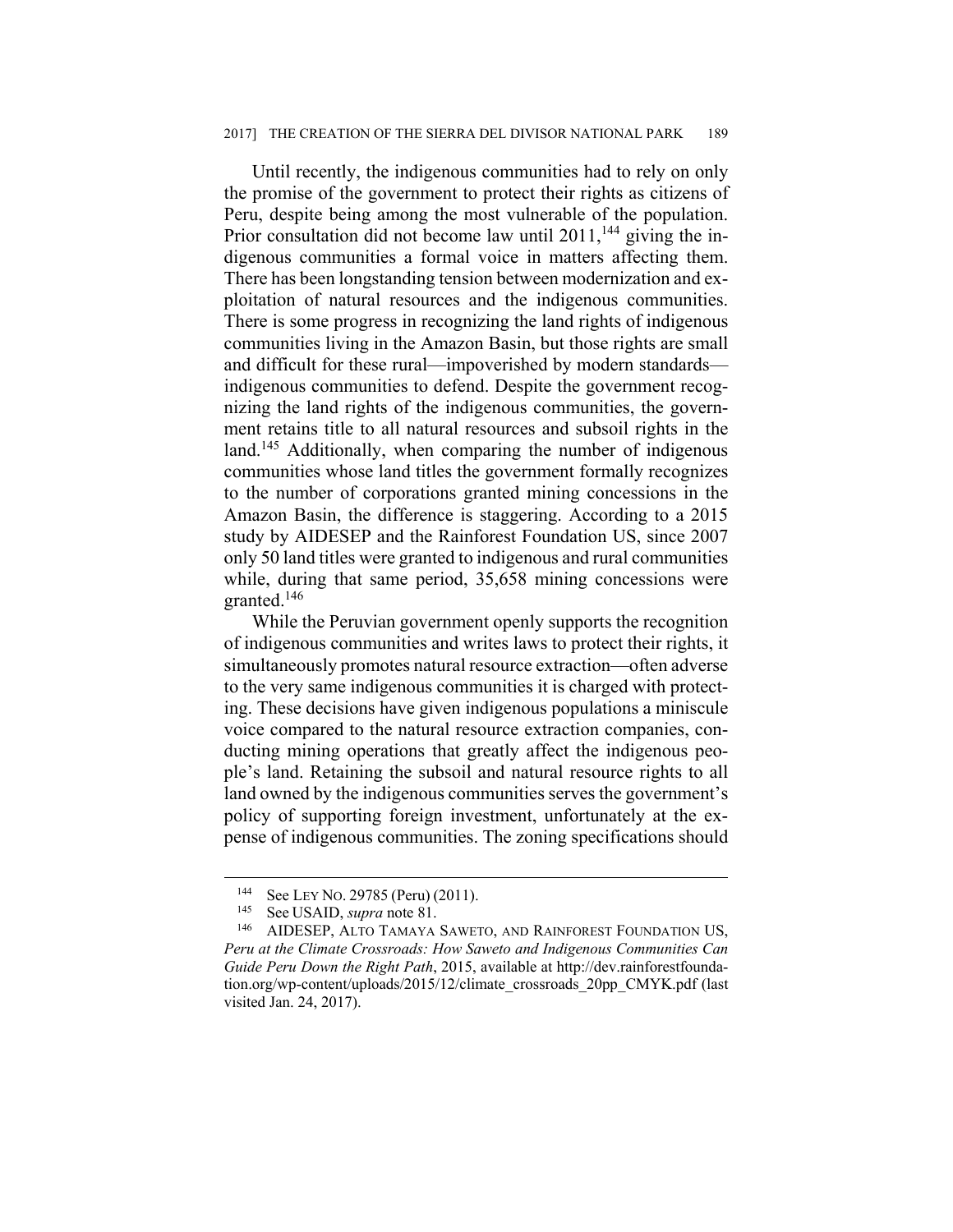not seem shocking because of the government's current use of prior consultation and the General Mining Laws, but nonetheless they are because of their effects on the livelihood of the indigenous communities.

## IV. THE EFFECT ON PACIFIC EXPLORATION AND MAPLE RESOURCES CONCESSIONS ACCORDING TO THE ZONING PROPOSAL

Currently, two oil and gas companies hold concessions within the Sierra Del Divisor National Park: Pacific and Maple.<sup>147</sup> Pacific held two concessions in the park, Lot 135 and Lot 137, but it cancelled Lot 137 due to pressure from indigenous communities.<sup>148</sup> Maple owns what is called Lot  $31-B$ ,<sup>149</sup> which is substantially smaller and located in Special Use Zone-3.150 Currently, Pacific has stated that it is in force majeure and does not plan to extract oil from the lot.<sup>151</sup> Maple first acquired Lot 31-B in 1994 and has already been extracting oil from it.<sup>152</sup> In 2010, Maple was extracting 352 barrels of oil per day from Lot 31-B.<sup>153</sup>

The zoning proposal of the Sierra Del Divisor accounts for the companies' concessions by creating the Special Use Zones around their concessions. Maple's Lot 31-B is in Special Use Zone-3 and Pacific's Lot 135 is in Special Use Zone-2.<sup>154</sup> The government has afforded Maple and Pacific considerable protection for their concessions by placing them in these zones because these zones allow the

<sup>147</sup> Hill, *supra* note 4. 148 See LEY NO. <sup>29785</sup> (Peru) (2011). 149 Hill, *supra* note 4. 150 See ZONIFICACIÓN DEL PARQUE NACIONAL SIERRA DEL DIVISOR, *supra*, note 96. 151 PACIFIC EXPLORATION & PRODUCTION, *Management Discussion and* 

*Analysis*, November 14, 2016, available at http://www.pacific.energy/content/uploads/2016/11/Pacific-EP-Interim-MDA-Nov-14-2016.pdf (last visited Jan. 24, 2017). 152 SOURCE, *Oil Exploitation and Indigenous Rights in the Peruvian Amazon* 

*Forest*, at 21, available at http://www.source-international.org/wp-content/uploads/2015/10/Oil-extraction-and-indigenous-rights-in-Peru.pdf (last visited Jan. 24, 2017). 153 *Id.*

<sup>154</sup> See ZONIFICACIÓN DEL PARQUE NACIONAL SIERRA DEL DIVISOR, *supra*, note 96.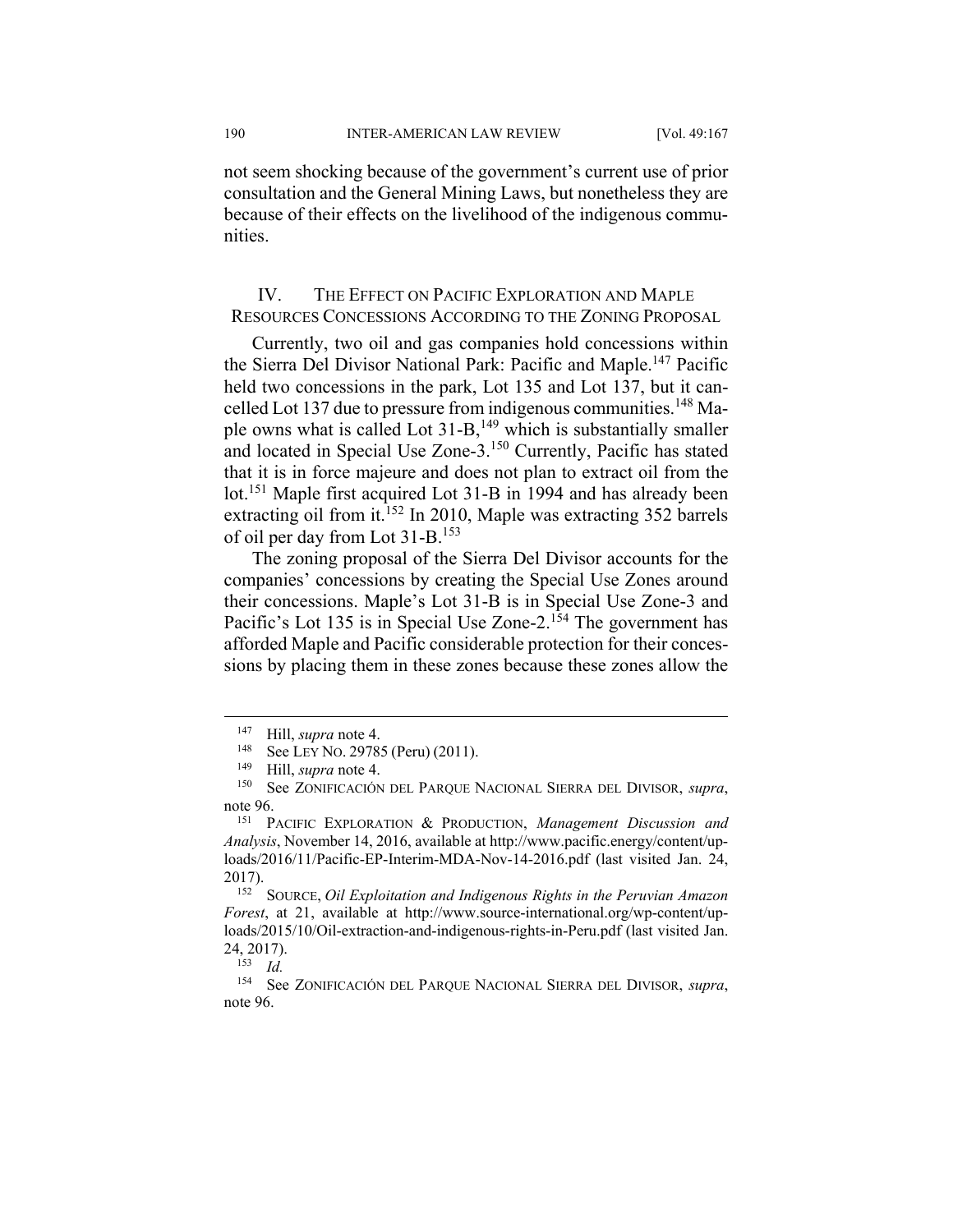concession holders to continue their operations following best practices to reduce environmental impact.<sup>155</sup> The only force stopping the companies from operating as usual is the indigenous communities protesting and pressuring the companies, which already led to Pacific cancelling Lot 137. Additionally, legislation has ensured that mining companies will not face any substantial changes in their tax benefits or other rights associated with holding a concession.<sup>156</sup>

Furthermore, Maple and Pacific are protected from the rigors of prior consultation. In 2015, a Peruvian court refused to apply prior consultation retroactively for a concession granted in 2001.<sup>157</sup> This ruling provides protection for both companies, because their concessions date back to before the passage of prior consultation. Maple has already begun production on Lot 31-B and Pacific's Lot 135 has not yet begun operations, but both are still protected from the formal consultation of indigenous communities to conduct their operations. The oil companies are not completely free of the indigenous opposition as these communities still informally protest and disrupt operations. However, the ruling does allow the oil companies to operate freely without fear of government reprisals.

The election of President Pedro Pablo Kuczynski will put Pacific and Maple at ease because he has a very pro-foreign investment stance to spur economic growth in Peru.<sup>158</sup> Furthermore, the zoning of the Sierra Del Divisor, including the Special Use Zones, seems to be the kind of compromise between the environment and indigenous communities on one side and foreign investment that the new president seeks on the other. He has already commented that environmental standards are too strict to attract substantial foreign investment.159 The installation of President Kuczynski will assure Maple and Pacific that their operations will be protected from government intervention.

1

 $\frac{155}{156}$  *Id.* 

<sup>&</sup>lt;sup>156</sup> See DECRETO SUPREMO NO. 014-92-EM, Tit. 5, art. 37, § 3 (Peru) (1992).<br><sup>157</sup> See SANBORN, supra note 34

<sup>157</sup> See SANBORN, *supra* note 34. 158 See Andres Schipani, *Pedro Pablo Kuczynski sworn in as Peru president*, FINANCIAL TIMES, July 28, 2016, available at https://www.ft.com/content/a4d860f7-d080-3446-8620-a3a57ae42b37 (last visited on Jan. 24, 2017). 159 Marco Aquino, *Peru's Kuczynski wants to relax air standards to spur re-*

*fining*, REUTERS, July 13, 2016, available at http://af.reuters.com/article/energyOilNews/idAFL1N19Z24H?pageNumber=1&virtualBrandChannel=0 (last visited on Jan. 24, 2017).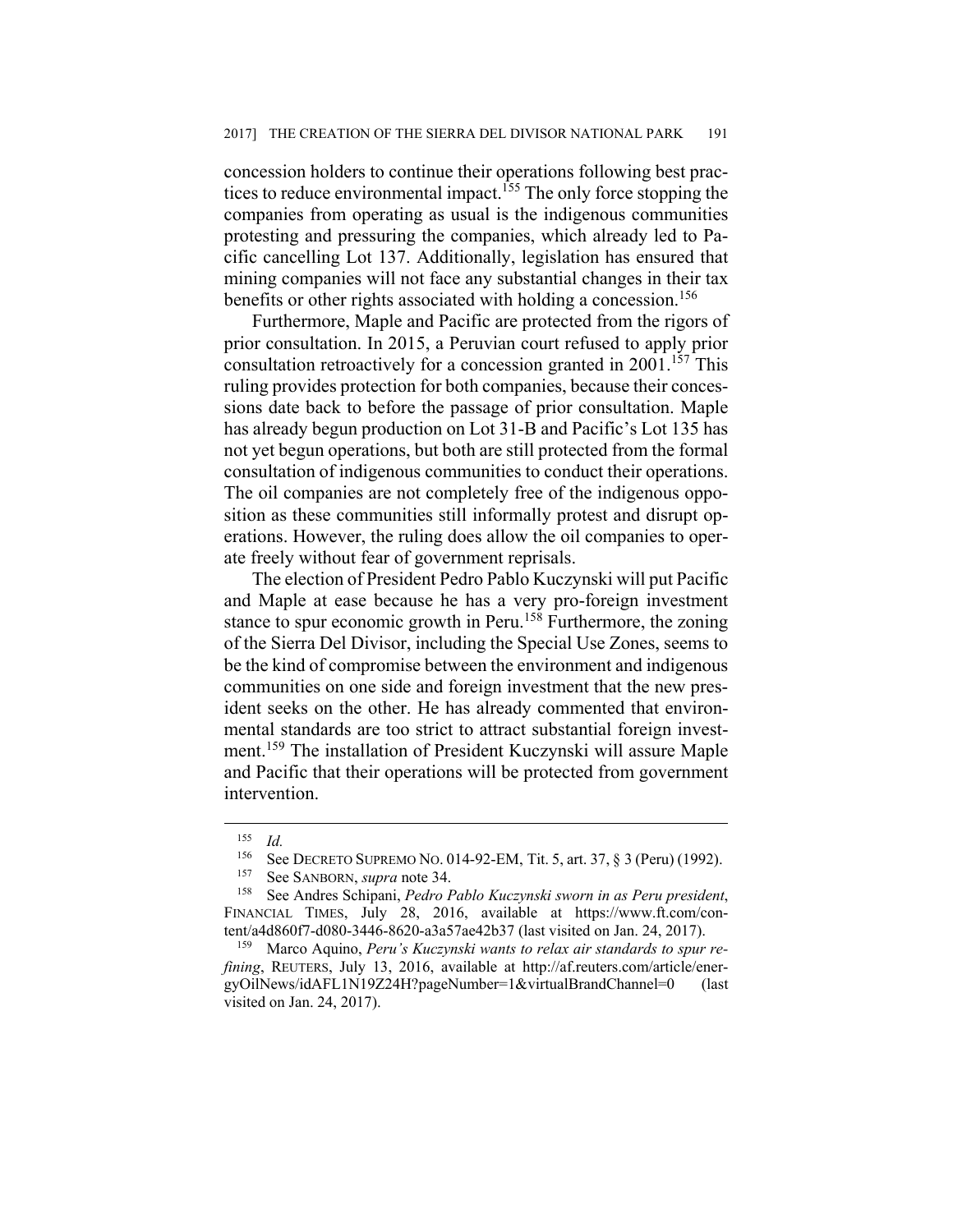#### 192 INTER-AMERICAN LAW REVIEW [Vol. 49:167

## V. RESOLUTION OF THE CONFLICT

For Peru and many other countries with rich natural resources, the conflict between modernization and economic prosperity and conservation and protecting an ancestral way of life is nothing new. It has persisted since the beginning of human history, and Peru has faced this conflict repeatedly. This conflict takes shape over different projects, but the major players are usually the same. The cast of characters in this age-old conflict includes: the government (which has and continues to allow industry and modernization to push the indigenous communities to the side) and the indigenous people. It may be naïve to launch an argument advocating for indigenous rights in a national park created to protect the Amazon and the indigenous communities by saying, "They were there first!" But it is not naïve to point to the Constitution of Peru and prior consultation as starting points to ask the government to stand by its indigenous communities.

The conflict over the Sierra Del Divisor's zoning will not be easily resolved. The laws of Peru protect both the foreign oil companies and the indigenous groups. Foreign investment and natural resource extraction are both positive aspects for a country's economy. Cultural identity and protection of the most vulnerable population within that society are also important for the nation's well-being. How does a government resolve a conflict where both outcomes are desirable?

President Kuczynski has made it his objective to spur foreign investment in the country's natural resources and has decided to support legislation to relax some environmental standards to provide an easier path for foreign investors to bring their operations to Peru.<sup>160</sup> The former president of Peru, Ollanta Humala, decided it was in the country's best interest to protect part of the Amazon Basin when he signed legislation creating the Sierra Del Divisor. But ever-cognizant of the economic incentives of foreign investment, the government zoned some parts of the new national park that overlap with oil and gas concessions to allow the concession holders to conduct operations inside the park. This is the government's way of resolving both issues—force a coexistence between natural resource companies and the indigenous communities in the same space.

<sup>160</sup> See Schipani, *supra* note 158.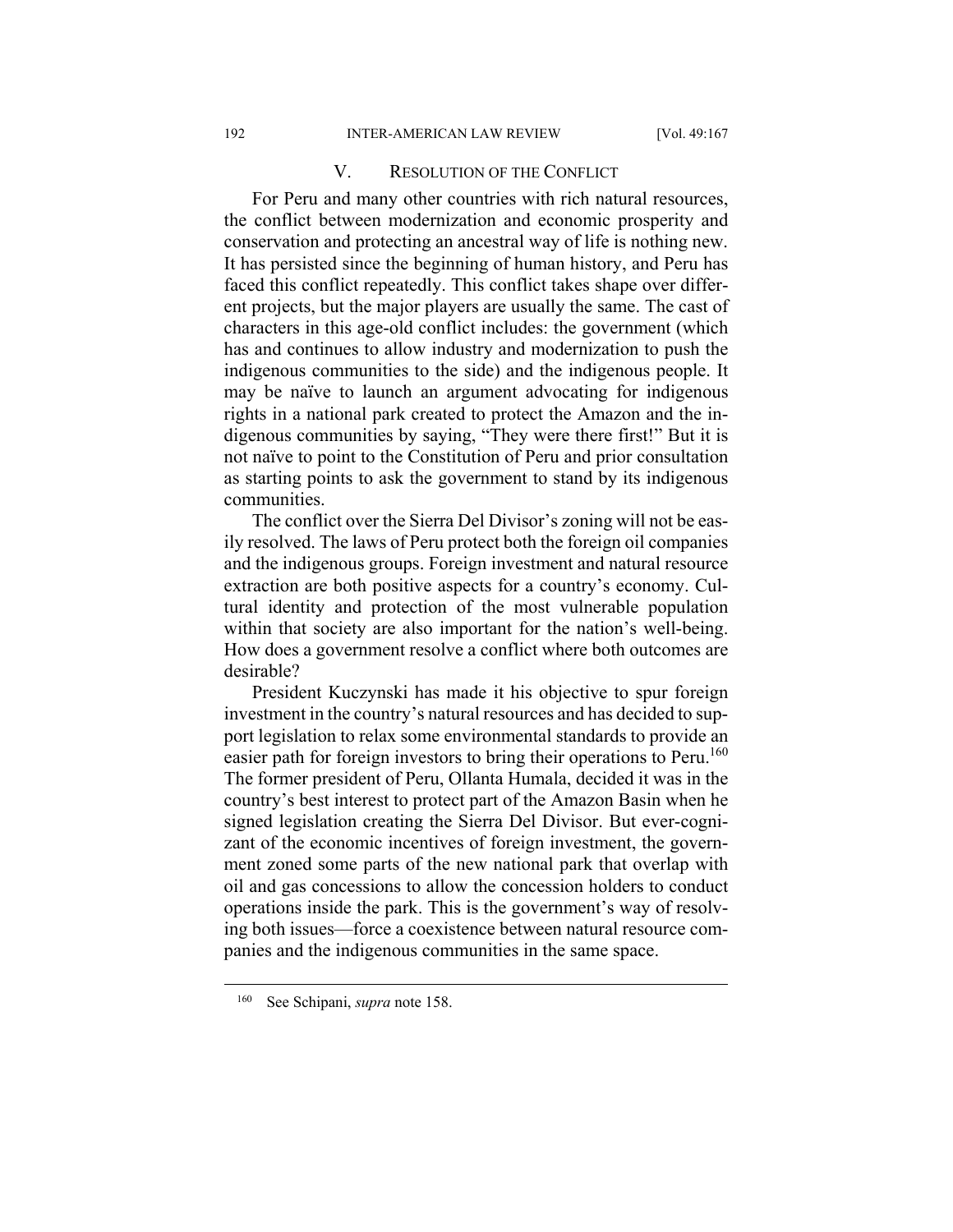#### 2017] THE CREATION OF THE SIERRA DEL DIVISOR NATIONAL PARK 193

As discussed previously, prior consultation puts some of the power in the hands of the indigenous communities, but that power is often futile.<sup>161</sup> The government holds the final say to grant concessions and approve operations, and governmental barriers are often in place that are difficult for indigenous communities to overcome. Land rights are also a concern for most indigenous communities because while the government recognizes their right to land, it ultimately holds the rights to natural resources and the area beneath the soil of these lands. The indigenous communities living in the Amazon rely on the ecosystem to sustain their way of life, yet they do not have full control over the land they inhabit.

## *1. Recognize Indigenous Rights to Ancestral Lands and Strictly Adhere to Legislation Aimed to Protect the Environment and Indigenous Communities*

The following proposed solutions to these issues are all longterm fixes and will take some time to implement and take effect. The most effective way to ensure that indigenous communities have adequate protection is to recognize their rights to the land they have title to. Currently, a process is in place to register these indigenous communities' titles to the land they occupy.<sup>162</sup> However, the issue is really with communities that live in isolation and are not recognized. Within the Special Use Zone-2 of the Sierra Del Divisor, a community of the Matsés is living in voluntary isolation and has not been recognized by the zoning of the Sierra Del Divisor.<sup>163</sup> The government recognizes the Matsés community, but there are sects within the Matsés that live in voluntary isolation.<sup>164</sup> The Peruvian government must take steps to officially recognize these communities, to protect their rights to the land, and to respect their cultural identity. The government does not currently recognize the existence of the Matsés community living in isolation within Special Use Zone-2 and instead, has established zoning regulations which allow private corporations to extract oil in the area surrounding the indigenous community. Again, the issue in this instance is not the legislation but the implementation. *Decreto Supremo No. 038-2001-AG* 

1

<sup>161</sup> See generally LEY NO. 29785, art. 15 (Peru) (2011).<br>
<sup>162</sup> See USAID, *supra* note 81, at 13.<br>
<sup>163</sup> See ORPIO, *Pronunciamiento, supra* note 97.<br>
<sup>164</sup> *Id.*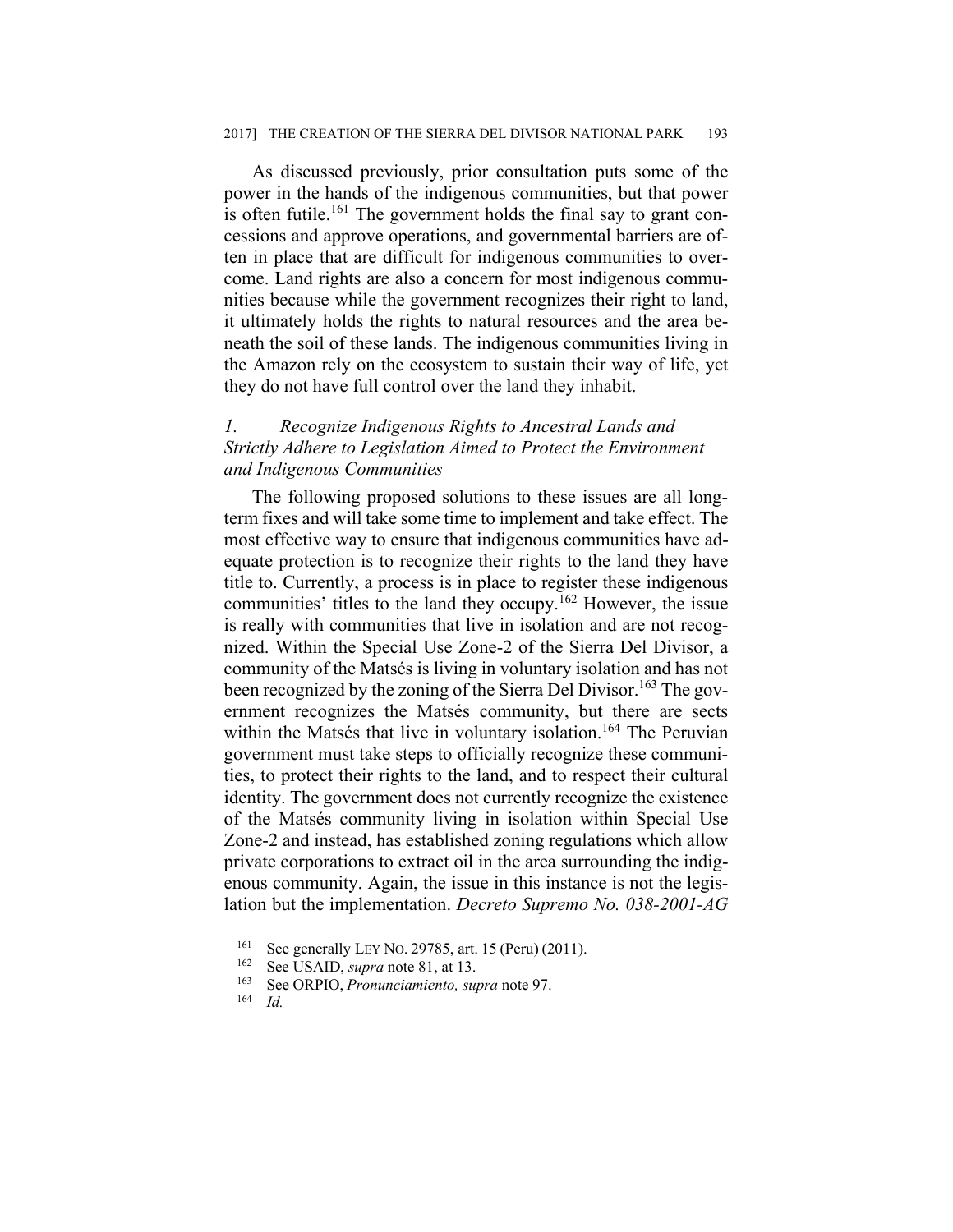recognizes and protects indigenous communities living in voluntary isolation within natural protected areas.<sup>165</sup> The failure to properly protect these indigenous communities' rights to their ancestral lands is not a failure of law but rather a failure of action.

Maple and Pacific both have rights afforded to them by contract and by law. The solution to this conflict must be born of compromise that benefits all parties. The government's wholesale cancellation of Lots 31-B and 135 would cause undue hardship on the companies and dampen Peru's ability to attract the foreign investment it seeks. However, potentially causing irreversible damage to the indigenous community and the Amazon rainforest would bring unwelcomed negative attention to both the government of Peru and the oil companies. Pacific has already cancelled its other lot within the Sierra Del Divisor amidst immense social pressure, but it still holds on to its other concession on Lot 135. Maple has been extracting oil from Lot 31-B since 1994. The General Mining Law<sup>166</sup> and the Special Use Zones<sup>167</sup> require that companies follow best practices and submit an Environment Impact Study before beginning operations. In the case of Pacific's Lot 135, the government should raise the safety standards of the operations and require the company to use indigenous communities nearby as consultants to ensure that Pacific does not encroach on or disturb the fragile ecosystem that provides for the communities living nearby. In the case of the uncontacted community in Special Use Zone-2, these indigenous consultants would come from the Matsés communities that are not living in isolation but are in the best position to ensure their rights are respected. This solution would be a fair compromise because the concessions were granted to Pacific and Maple before prior consultation, and the indigenous communities affected had no formal voice in granting the concession.

<sup>165</sup> See DECRETO SUPREMO NO. 035-2001-AG art. 90-91. 166 See LEY NO. 27446, art. <sup>10</sup> (Peru) (2001). 167 See ZONIFICACIÓN DEL PARQUE NACIONAL SIERRA DEL DIVISOR, *supra* note 96.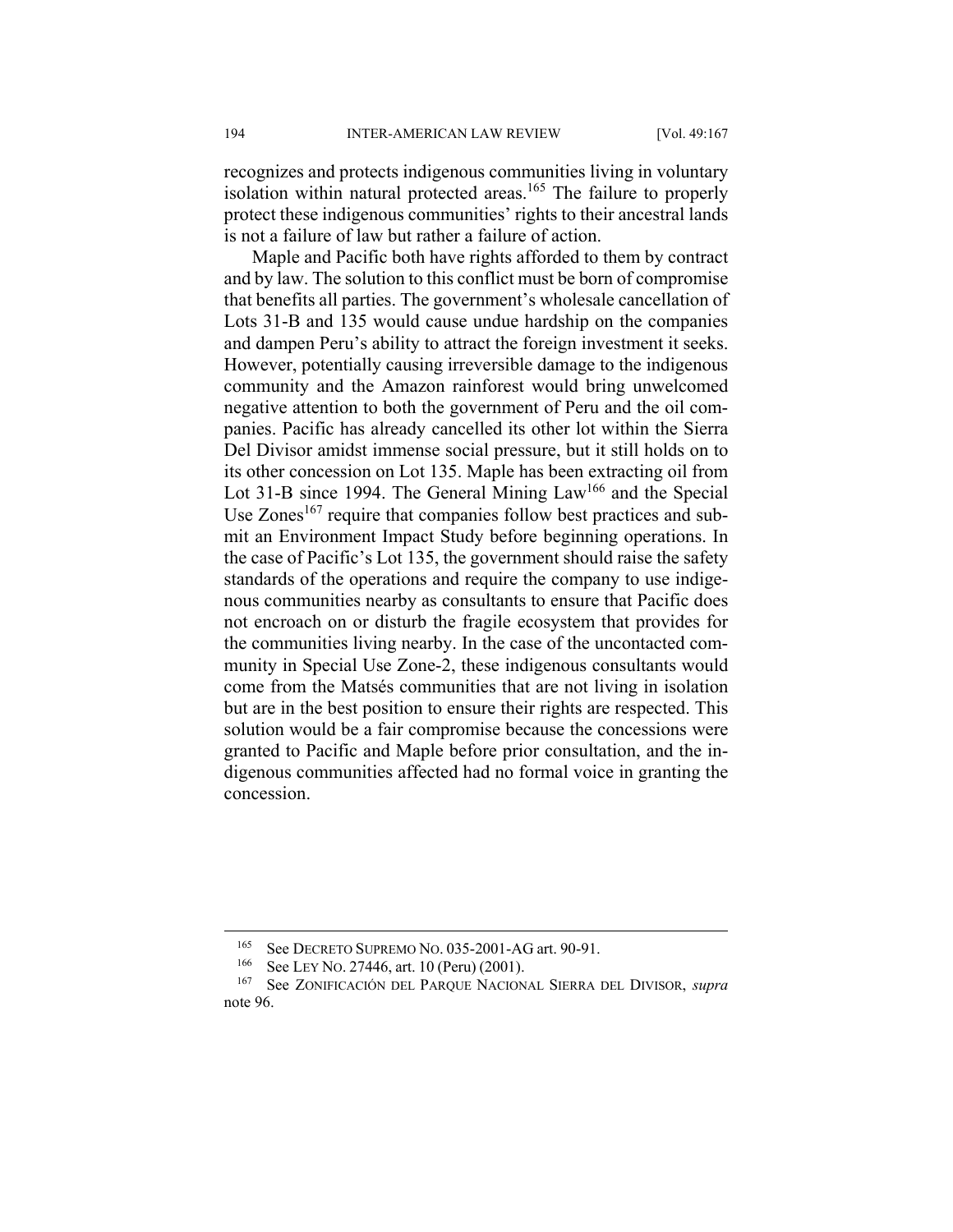#### *2. Retroactive Application of Prior Consultation*

Prior consultation does not apply retroactively, which seriously hampers the indigenous communities' ability to negotiate formally.168 Pacific has stated that it does not currently have plans for activity in Lot 135, but it holds the concession for 30 years for oil and 40 years for gas beginning when it signed the contract in 2007.169 It can decide to begin production at any time without formally consulting the indigenous communities. The government should place a restriction within the zoning of the Special Use Zones to require formal consultation in accordance with the right to prior consultation before any new phase of activity on any concession within the Sierra Del Divisor. This will at least establish some form of control over the extraction operations that will affect indigenous communities within the park. Because the Sierra Del Divisor was created to cordon off this large area of the Amazon for conservation efforts, it would make sense to require the indigenous population's approval of any mining activities that take place in a sanctuary created, in part, to protect their well-being.

More to the point, the government in this scenario would be required to ensure that an agreement was in place before operations began. As it stands, prior consultation does not require an agreement to be in place before the government approves operations, only that a good faith effort to reach an agreement was made.<sup>170</sup> This proposed procedure would provide an incentive for oil companies to meet certain terms with the indigenous communities regarding their operations. Of course, for this consultation to occur, prior consultation will have to be applied retroactively, which may open current operations outside of the Sierra Del Divisor to the law's effects. Retroactive application of prior consultation was denied in Peru's courts, per the government's recommendation.171 To apply prior consultation retroactively, the indigenous communities' representatives would need to pressure Congress to pass regulations or legislation. Alternatively, the indigenous groups could find a project where retroactive application of prior consultation would fall in line

<sup>168</sup> See SANBORN, *supra* note 34, at 28. 169 Hill, *supra* note 4.

<sup>170</sup> See LEY NO. 29785, art. <sup>15</sup> (Peru) (2011). 171 *See* SANBORN, *supra* note 34.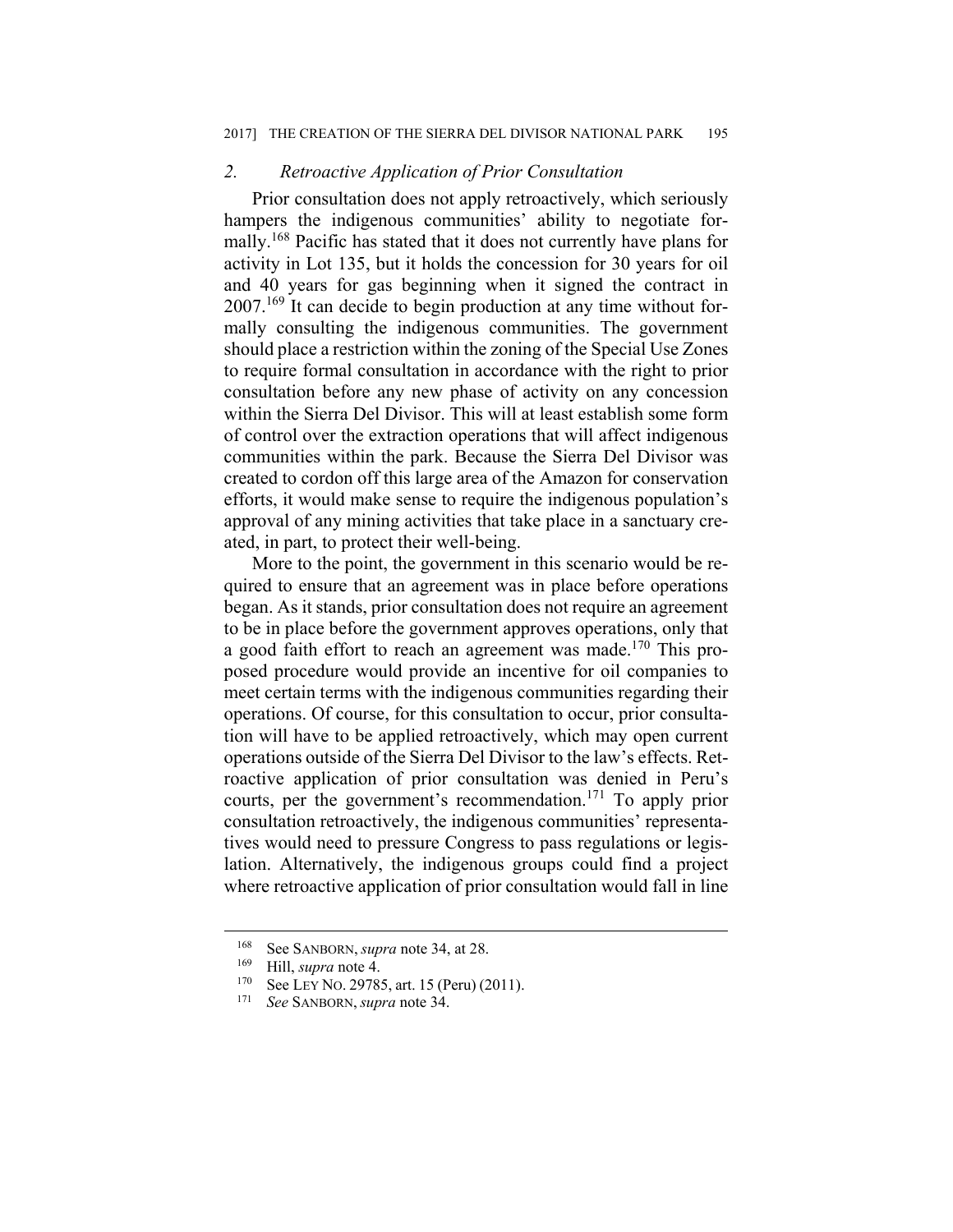with the existing laws and regulation aimed at protecting the indigenous groups.

Retroactive application would not be detrimental to the promotion of foreign investment. It may slow down production initially, which might cause some foreign investment to leave, but it would ensure an ongoing formal dialogue between oil and gas companies and the indigenous communities who are affected by their operations. Requiring retroactive application of prior consultation would open concession holders to seek consultation from the indigenous communities on concessions the companies already have rights to. This would add more time to any project and hold up any activity on these concessions until an agreement is in place. Already, even without strict application of prior consultation, there are delays and cancellations of concession due to indigenous protests. Allowing the indigenous communities a more active role will improve public perception of both the Peruvian government and the extraction companies, while also assuring that once started, operations will continue without interruption because the companies would have an agreement with the indigenous communities.

After all, the indigenous communities are citizens of Peru and an important part of Peru's society and history. Furthermore, retroactive application of prior consultation could be limited to only operations and concession within national parks to ensure that disruption of mining operations outside of protected areas are not affected. Still, Lot 31-B in Special Use Zone-3 is in current operation and this makes it more difficult to resolve. However, retroactively applying the law of prior consultation within the Sierra Del Divisor will ensure that the indigenous communities have a formal voice in the continued extraction operations within the national park and will disrupt Maple's overall production the least.

The Matsés call for an outright annulment of Lot 135, but this is not a realistic solution that would be in line with Peru's policy and legislation geared towards promoting foreign investment in its natural resources.<sup>172</sup> Not to mention, the negative effects of an annulment on Peru's credibility that could deter foreign investment. Yet, the government has constitutional authority to take steps to ensure

<sup>172</sup> See Hill, *supra* note 4.